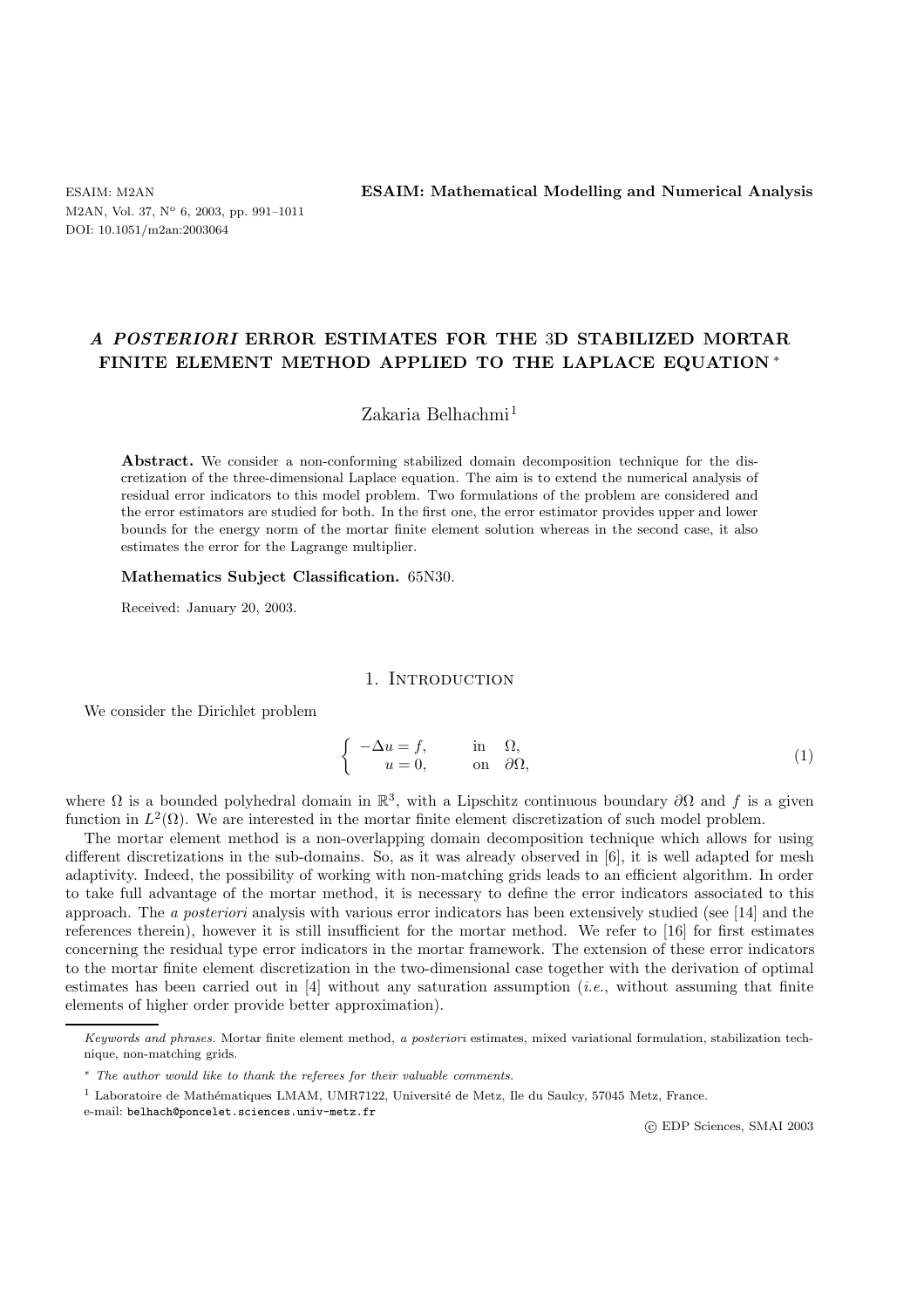The aim of this paper is to extend the *a posteriori* analysis with residual type error indicators to a threedimensional Laplace equation (as a typical elliptic second-order problem). Relying on a hybrid formulation which gives rise to a saddle point problem, residual error indicators are proposed for two formulations of the model problem: in the first formulation, which is the constrained one, they are associated to the error on the mortar finite element solution. In the second case they are associated to the unconstrained formulation and also enable us to estimate the Lagrange multiplier error. For both cases, we derive estimates which allow one to compare the error estimators with the energy-norm of the error, without any saturation assumption. These estimates are independent of the discretization parameters.

In order to perform the *a posteriori* analysis, we have to describe the appropriate mortar finite element method in this framework. In three-dimensions, the approximation of the Laplace equation by using the finite element method in the context of the domain decomposition with non-matching grids involves many difficulties. The mortar element method has allowed to circumvent some of these difficulties and provides an efficient tool for solving such problems. However, in the case of the tetrahedral affine finite element method the construction of the Lagrange multiplier spaces (which express the matching condition across the interfaces) in the earlier mortar approach is not an easy task (see [3]). A new formulation combining the saddle point formulation of the mortar method and stabilization techniques is proposed in [1]. It allows the construction of a variant for the mortar approach well adapted to the numerical simulation by the tetrahedral affine finite element method for the three-dimensional Laplace equation. Based on this formulation, we review the *a priori* analysis and perform the *a posteriori* analysis by residual error indicators.

The outline of the paper is as follows: in Section 2, we define the continuous setting and the discrete problems. We also prove their well-posedness and derive some *a priori* estimates. In Section 3 we introduce the error estimators and perform the *a posteriori* analysis by proving that they provide upper and lower bounds to the energy norm of the mortar finite element solution. Section 4 is devoted to the *a posteriori* analysis of the unconstrained formulation for which the error estimators also enable us to estimate the Lagrange multiplier.

# 2. Stabilized mortar finite element method

## 2.1. **Variational formulation and regularity**

We introduce a decomposition of  $\Omega$  into a finite number of disjoint open sub-domains  $\Omega^{\ell}$ ,  $1 \leq \ell \leq L$ . In view of the discretization, we consider a mixed variational formulation (known as the primal hybrid formulation of the Poisson–Dirichlet problem  $(1)$ ,  $[11]$ ). We denote by X the space of functions

$$
X = \left\{ v \in L^2(\Omega), \ v_\ell = v_{|\Omega^\ell} \in H^1\left(\Omega^\ell\right), \ 1 \leq \ell \leq L \right\},\
$$

equipped with the broken  $H^1$ -norm

$$
||v||_X = \left(\sum_{\ell=1}^L ||v_\ell||^2_{H^1(\Omega^\ell)}\right)^{\frac{1}{2}}.
$$

We consider the space

$$
H(\text{div}, \Omega) = \left\{ \mathbf{q} \in (L^2(\Omega))^3, \text{div } \mathbf{q} \in L^2(\Omega) \right\},\
$$

and the associated norm

$$
\|\mathbf{q}\|_{H(\mathrm{div},\Omega)} = \left( \|\mathbf{q}\|_{(L^2(\Omega))^3}^2 + \|\mathrm{div}\,\mathbf{q}\|_{L^2(\Omega)}^2 \right)^{\frac{1}{2}}.
$$

It is well known that for any  $\mathbf{q} \in H(\text{div}, \Omega)$  the normal components  $(\mathbf{q}_{|\Omega^\ell} \cdot \mathbf{n}_\ell)$  are in  $H^{-\frac{1}{2}}(\partial \Omega^\ell)$ . We now define the Lagrange multiplier space the Lagrange multiplier space

$$
M = \left\{ \psi = (\psi_{\ell})_{\ell} \in \prod_{\ell=1}^{L} H^{-\frac{1}{2}}\left(\partial \Omega^{\ell}\right), \ \exists \mathbf{q} \in H(\text{div}, \Omega), \quad \text{such that } \psi_{\ell} = \mathbf{q}_{|\Omega^{\ell}} \cdot \mathbf{n}_{\ell}, \ 1 \leq \ell \leq L \right\},\
$$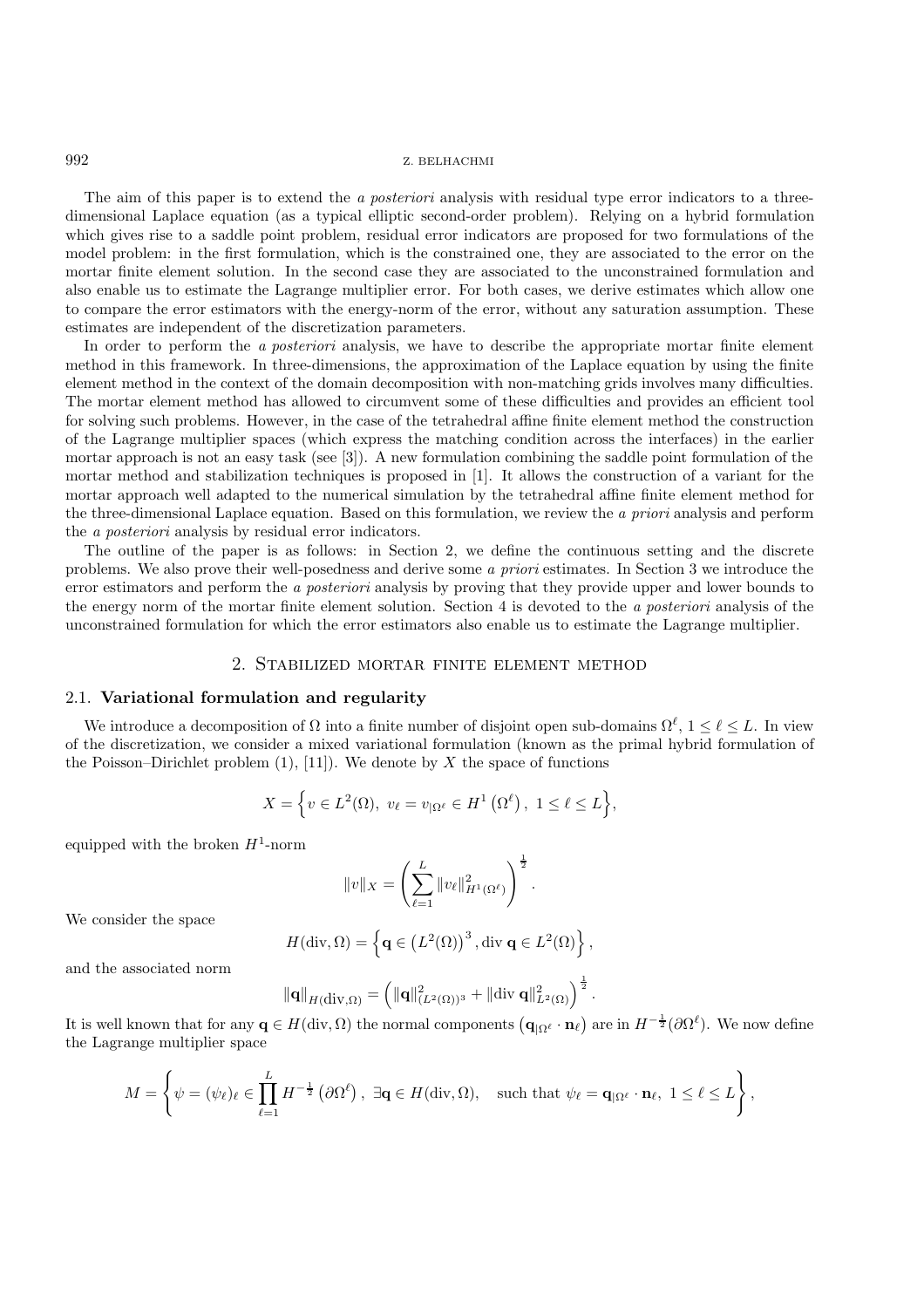equipped with the norm

$$
\|\psi\|_{M} = \left(\sum_{\ell=1}^{L} \|\psi_{\ell}\|_{H^{-\frac{1}{2}}(\partial \Omega^{\ell})}^2\right)^{\frac{1}{2}}.
$$

We also introduce the two bilinear forms  $a(.,.)$  and  $b(.,.)$ , defined on the product spaces  $X \times X$ , and  $X \times M$ respectively, by

$$
a(u, v) = \sum_{\ell=1}^{L} \int_{\Omega^{\ell}} \mathbf{grad} \ u \cdot \mathbf{grad} \ v \ \mathrm{d}x,
$$

$$
b(v, \psi) = -\sum_{\ell=1}^{L} \langle \psi_{\ell}, v_{\ell} \rangle_{\frac{1}{2}, \partial \Omega^{\ell}},
$$

where  $\langle , \rangle_{\frac{1}{2},\partial\Omega^{\ell}}$  denotes the duality product between  $H^{\frac{1}{2}}(\partial\Omega^{\ell})$  and its dual  $H^{-\frac{1}{2}}(\partial\Omega^{\ell})$ . The mixed variational formulation according with problem (1) reads; find  $(\mu,\alpha) \in X \times M$  such that formulation associated with problem (1) reads: find  $(u, \varphi) \in X \times M$ , such that

$$
\begin{cases}\n a(u,v) + b(v,\varphi) = (f,v), & \forall v \in X, \\
 b(u,\psi) = 0, & \forall \psi \in M,\n\end{cases}
$$
\n(2)

where  $(.,.)$  is the usual  $L^2$  scalar product. Note that the space  $H_0^1(\Omega)$  can be characterized as

$$
H_0^1(\Omega) = \{ v \in X, \quad b(v, \psi) = 0, \quad \forall \psi \in M \},
$$

hence, we retrieve the standard variational formulation of problem (1) that reads: find  $u \in H_0^1(\Omega)$ , such that

$$
a(u, v) = (f, v), \quad \forall v \in H_0^1(\Omega). \tag{3}
$$

The well-posedness of problem (3) is guaranteed by the Lax–Milgram lemma. Moreover, according to the Babuska–Brezzi theory, the well-posedness of problem (2) relies on an inf-sup condition which is standard in this case.

**Proposition 2.1.** *For any data*  $f \in L^2(\Omega)$ *, problem* (2) *has a unique solution*  $(u, \varphi) \in X \times M$ *. Moreover, the following stability inequality holds*

$$
||u||_X + ||\varphi||_M \le C||f||_{L^2(\Omega)}.\tag{4}
$$

*In addition,* u *is the solution of problem* (3) *and we have*

$$
\varphi_{\ell} = \frac{\partial u}{\partial n_{\ell}}, \qquad 1 \leq \ell \leq L.
$$

# 2.2. **The mortar discrete spaces**

Since we are interested in adaptivity, we will consider particular decompositions into sub-domains obtained dynamically from successive refined meshes.

More precisely, let  $(\mathcal{T}_{h^0})_{h^0}$  be a family of "coarse" triangulations of  $\Omega$ . Each triangulation  $\mathcal{T}_{h^0}$  consists of elements which are tetrahedra with a maximum size  $h^0$  satisfying the usual admissibility assumption, *i.e.*, the intersection of two different elements is either empty, a vertex, a whole edge or a whole face. In addition,  $\mathcal{T}_{h^0}$  is assumed regular, *i.e.*, the ratio of the diameter of any element  $K \in \mathcal{T}_{h^0}$  to the diameter of its largest inscribed ball is bounded by a constant  $\sigma$  independent of K and  $h^0$ .

Starting from this family  $(\mathcal{T}_{h^0})_{h^0}$ , we build iteratively new families of refined triangulations as follows. We assume that  $(\mathcal{T}_{h^{n-1}})_{h^{n-1}}$  is known for each  $h^{n-1}$ .

• For arbitrary positive integers k, we cut some elements of  $\mathcal{T}_{h^{n-1}}$  into k tetrahedra.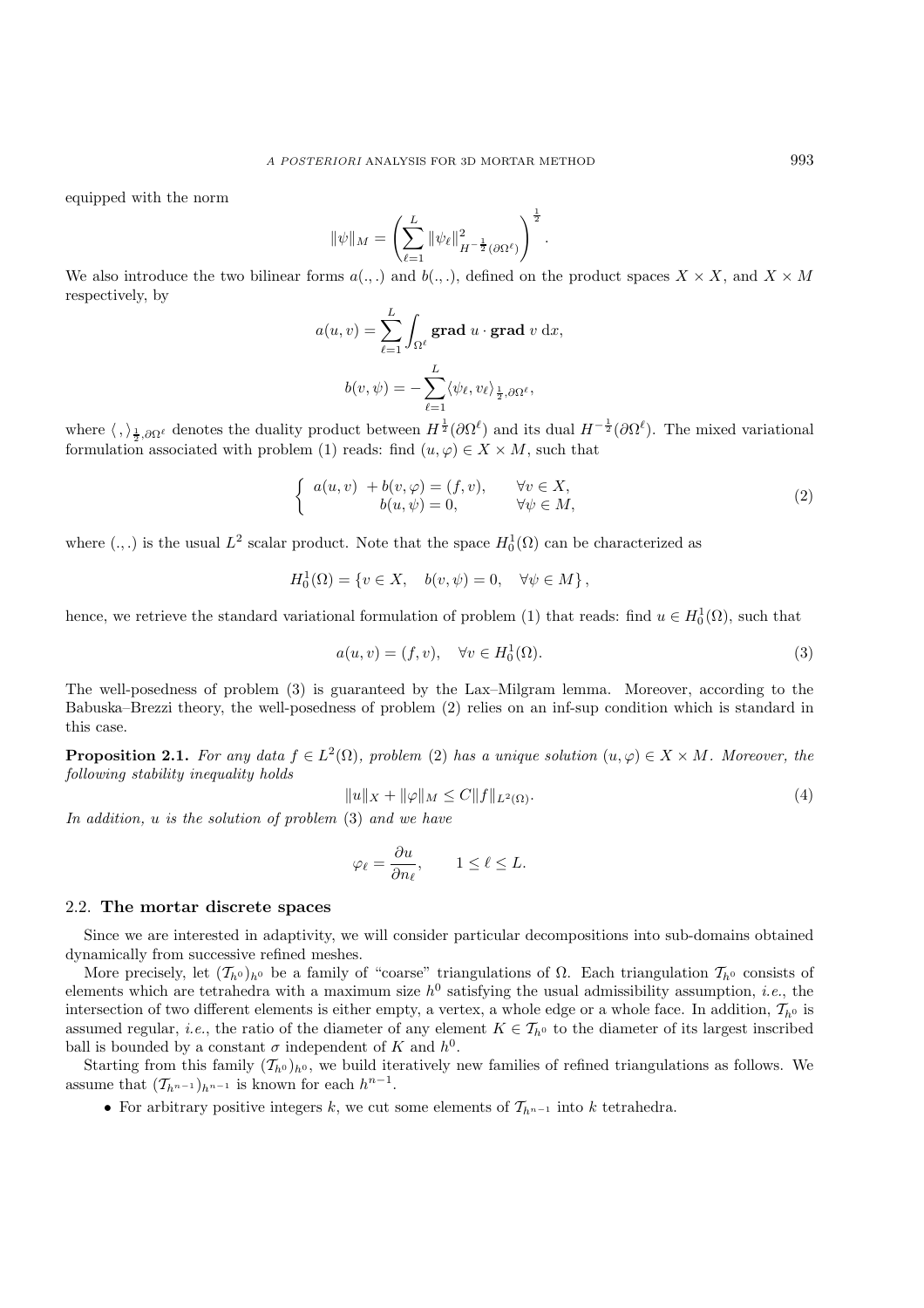- We denote by  $\mathcal{T}_{h^{n,\ell}}(K)$  the set of tetrahedra obtained by cutting  $\ell$  times the element K of  $\mathcal{T}_{h^0}$ , in n refining iterations.
- We denote by  $\Omega^{n,\ell}$  the union over  $K \in \mathcal{T}_{h^0}$  of  $\mathcal{T}_{h^{n,\ell}}(K)$ .
- We set  $\mathcal{T}_{h^n}$  the union over  $\ell$  of  $\mathcal{T}_{h^{n,\ell}}$ .

For each *n*, there exists an integer  $L^n$ , such that

$$
\overline{\Omega} = \bigcup_{\ell=0}^{L^n} \overline{\Omega}^{n,\ell}, \qquad \overline{\Omega}^{n,\ell} \cap \overline{\Omega}^{n,\ell'} = \emptyset, \ 0 \le \ell < \ell' \le L^n. \tag{5}
$$

In addition, the parameters  $h^{n,\ell}$  and  $h^n$  are defined in an obvious way as the maximal diameters of the elements of  $T_{h^{n,\ell}}$  and  $T_{h^{n}}$ , respectively, and they satisfy

$$
h^{n,\ell} \le k^{-\ell} h^0 \quad \text{and} \quad h^n = \max_{0 \le \ell \le L^n} h^{n,\ell}.
$$

In the sequel we will assume given such a decomposition of  $\Omega$ . We will also perform the analysis for a fixed iteration  $n$ , so we omit the index  $n$ .

Finally, we define the skeleton of the partition as follows

$$
S = \bigcup_{\ell=1}^{L} \partial \Omega^{\ell} \backslash \partial \Omega, \tag{7}
$$

and we fix a decomposition of it into disjoint (open) mortars [7]

$$
\overline{S} = \bigcup_{m=1}^{M^*} \overline{\gamma}^m, \quad \gamma^m \cap \gamma^{m'} = \emptyset, \quad 1 \le m < m' \le M^*.
$$

We make the assumption that each  $\overline{\gamma}^m$ ,  $1 \leq m \leq M^*$ , is a whole face of a tetrahedron of the triangulation  $\mathcal{T}_{h\ell}$ , located on one side of  $\gamma^m$ , and thanks to the assumptions on the decomposition, it is the union of faces of tetrahedra in  $\mathcal{T}_{h^{\ell_1}} \cup \mathcal{T}_{h^{\ell_2}} \cup \cdots \cup \mathcal{T}_{h^{\ell_p}}$ , where  $\ell_i > \ell$ . We will denote by  $\ell(m), \ell_1(m), \ldots, \ell_p(m)$  the corresponding indices  $\ell, \ell_1,\ldots,\ell_p$  and by  $p(m)$  the number p.

Let us denote by  $\mathcal{P}_1(K)$  the space of affine functions over K, and set the local approximation spaces, for  $1 \leq \ell \leq L$ ,

$$
Y_h^{\ell} = \left\{ v_{h,\ell} \in \mathcal{C}^0 \left( \overline{\Omega}^{\ell} \right), \quad v_{h,\ell|K} \in \mathcal{P}_1(K) \quad \forall K \in \mathcal{T}_{h^{\ell}}, \quad v_{h,\ell} = 0 \text{ on } \partial \Omega \cap \partial \Omega^{\ell} \right\}.
$$

In order to enforce the matching condition we have to define the discrete mortar spaces associated with  $\gamma^m$ .  $1 \leq m \leq M^*$ . However, the residual based error estimators in the two-dimensional case show that the standard choices of these mortar spaces may lead to non optimal results for affine finite element approximations [4]. In addition, the difficulty (in practice) of constructing the Lagrange multipliers space (at least with tetrahedral meshes) and the lack of the inf-sup condition when dealing with affine finite elements yield to consider a modified mortar method. This approach introduced in [1], combines the saddle point formulation of the mortar element method with stabilization techniques [8].

Let now  $\gamma^m$ ,  $1 \leq m \leq M^*$ , be one of the mortars. Choosing one side of  $\gamma^m$  to be the "master" (in the mortars terminology  $[7]$ , the other side being the slave (the Lagrange) one. With every element T in the 2D triangulation of the non mortar side of  $\gamma^m$ ,  $1 \leq m \leq M^*$ , we associate the bubble function  $\varphi^m_T$ , equal to the product of the three barycentric coordinates on T. Denoting by K the (unique) tetrahedron having T the product of the three barycentric coordinates on T. Denoting by K the (unique) tetrahedron having T as a face and by  $\{x_{K,1}, x_{K,2}, x_{K,3}\}$  (resp.  $\{\lambda_{K,1}, \lambda_{K,2}, \lambda_{K,3}\}\$ ) the common vertices of K and T (resp. the associated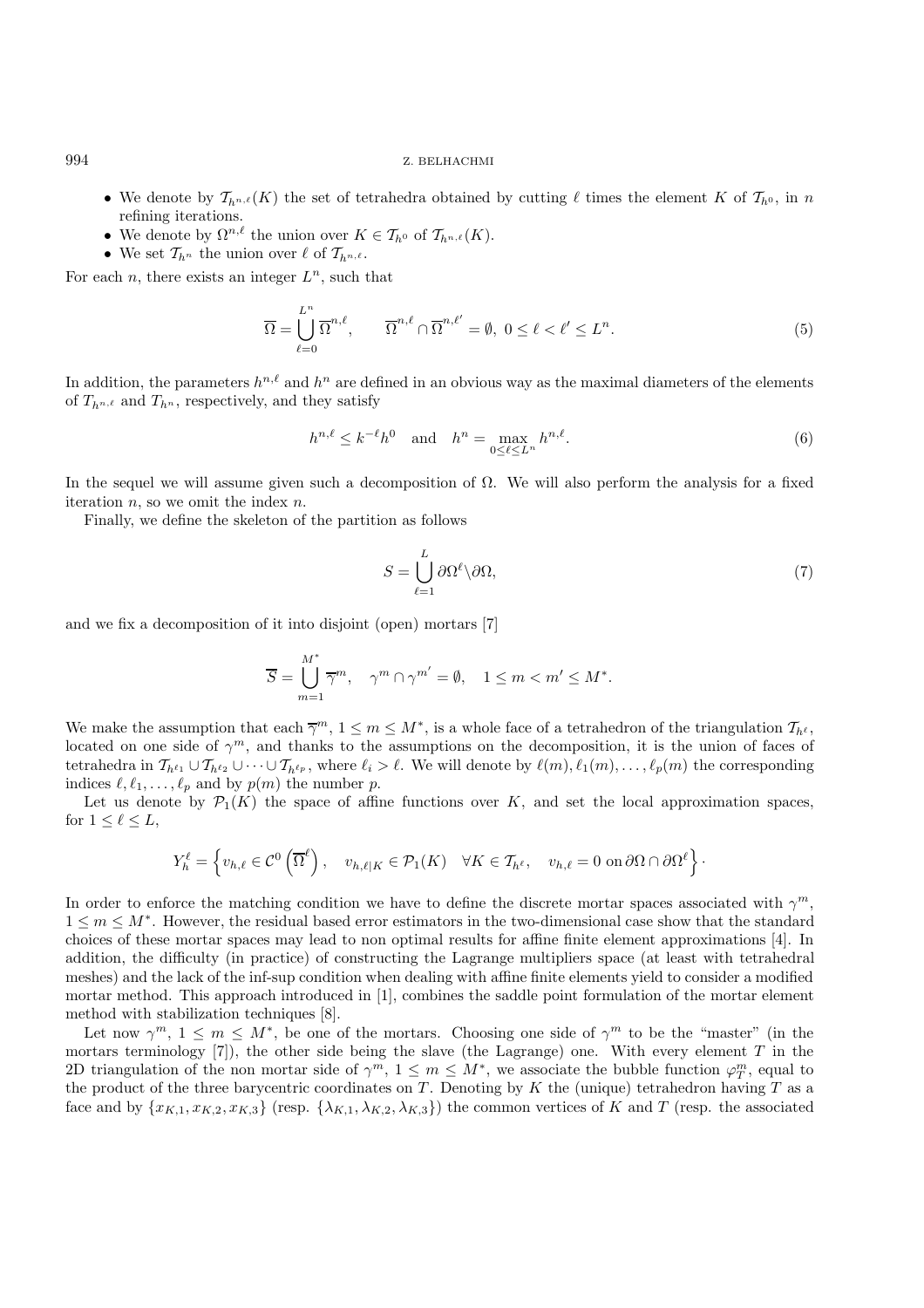barycentric coordinates), we set

$$
\varphi_T^m(x) = \frac{60}{|T|} \lambda_{K,1}(x) \lambda_{K,2}(x) \lambda_{K,3}(x), \quad \forall x \in K,
$$

extended by zero elsewhere. We denote by  $|T|$  the (two-dimensional) Lebesgue measure of T. The coefficient ensures that  $\int_T \varphi_T^m d\sigma = 1$ . By scaling, it is easy to prove that

$$
|T||\varphi_T^m|_{H^1(K_T)}^2 + ||\varphi_T^m||_{L^2(K_T)}^2 \le c|T|^{-\frac{1}{2}},\tag{8}
$$

with the constant  $c$  not depending on the shape of  $T$ .

The stabilization technique consists of enriching the discrete spaces  $Y_h^{\ell}$  by the above bubble functions leading the new local approximation spaces to the new local approximation spaces

$$
X_h^{\ell} = Y_h^{\ell} \oplus \left( \oplus_{T \in \mathcal{T}_h^{\gamma^m}} \mathbb{R} \varphi_T^m \right),
$$

where  $\mathcal{T}_{h}^{\gamma^{m}}$  is the triangulation on the Lagrange side of  $\gamma^{m}$  and R the set of real numbers.<br>Two possible choices exist for defining the local Lagrange multiplier space used to enforce the matching condition on  $\gamma^m$ .

- The coarse space  $M_C(\gamma^m) = \mathbb{P}_0(\gamma^m)$  (in this case  $\mathcal{T}_{h}^{\gamma^m}$  reduce to a triangle). We denote by  $\mathcal{E}^m$  the  $\operatorname{set}$   $\{\gamma^m\}.$ <br>Otherwise
- Otherwise, we define  $\mathcal{E}^m$  as the set of the open connected components  $\Gamma^{\ell_i} = \overline{\gamma}^m \cap \partial \Omega^{\ell_i(m)}, 1 \leq i \leq p(m)$ .<br>Each of this component being provided with a regular 2D triangulation  $\mathcal{T}_h^{\Gamma^{\ell_i,\ell}}$ , and we de

$$
M_F(\gamma^m) = \{ \psi_{h,m} \in L^2(\gamma^m), \quad \forall e \in \mathcal{E}^m, \ \psi_{h,m|T} \in \mathcal{P}_0(T), \forall T \in \mathcal{T}_h^e \}.
$$

We denote by  $M_h(\gamma^m)$  one of these two spaces according to the corresponding choice of the master side on  $\gamma^m$ . The global space of approximation  $X_h$  is now defined in the standard way

$$
X_h = \left\{ v_h = (v_{h,\ell})_\ell \in L^2(\Omega), \quad v_{h,\ell} \in X_h^\ell, \quad 1 \leq \ell \leq L \right\},\
$$

and the Lagrange multiplier space is the subspace of  $M$ , defined by

$$
M_h(S) = \left\{ \psi_h = (\psi_{h,\ell})_{\ell} \in \prod_{\ell=1}^L L^2(\partial \Omega^{\ell}), \ \psi_{h,\ell(m)} \in M_h(\gamma^m), \ 1 \leq m \leq M^*, \ \psi_{h,\ell(m)} + \psi_{h,\ell_i(m)} = 0, \ 1 \leq i \leq p(m) \right\}.
$$

# 2.3. **Discrete problem**

The discrete problem associated with equation (1) is built from the mixed variational formulation (2). For a fixed datum  $f \in L^2(\Omega)$ , find  $(u_h, \varphi_h) \in X_h \times M_h$  such that

$$
\begin{cases}\n a(u_h, v_h) + b(v_h, \varphi_h) = (f, v_h), & \forall v_h \in X_h, \\
 b(u_h, \psi_h) = 0, & \forall v_h \in M_h.\n\end{cases}
$$
\n(9)

We must now check the well-posedness of problem  $(9)$ . Let  $V_h$  be the space

$$
V_h = \{v_h = (v_{h,\ell})_\ell \in X_h, \quad b(v_h, \psi_h) = 0, \ \forall \psi_h \in M_h(S)\},
$$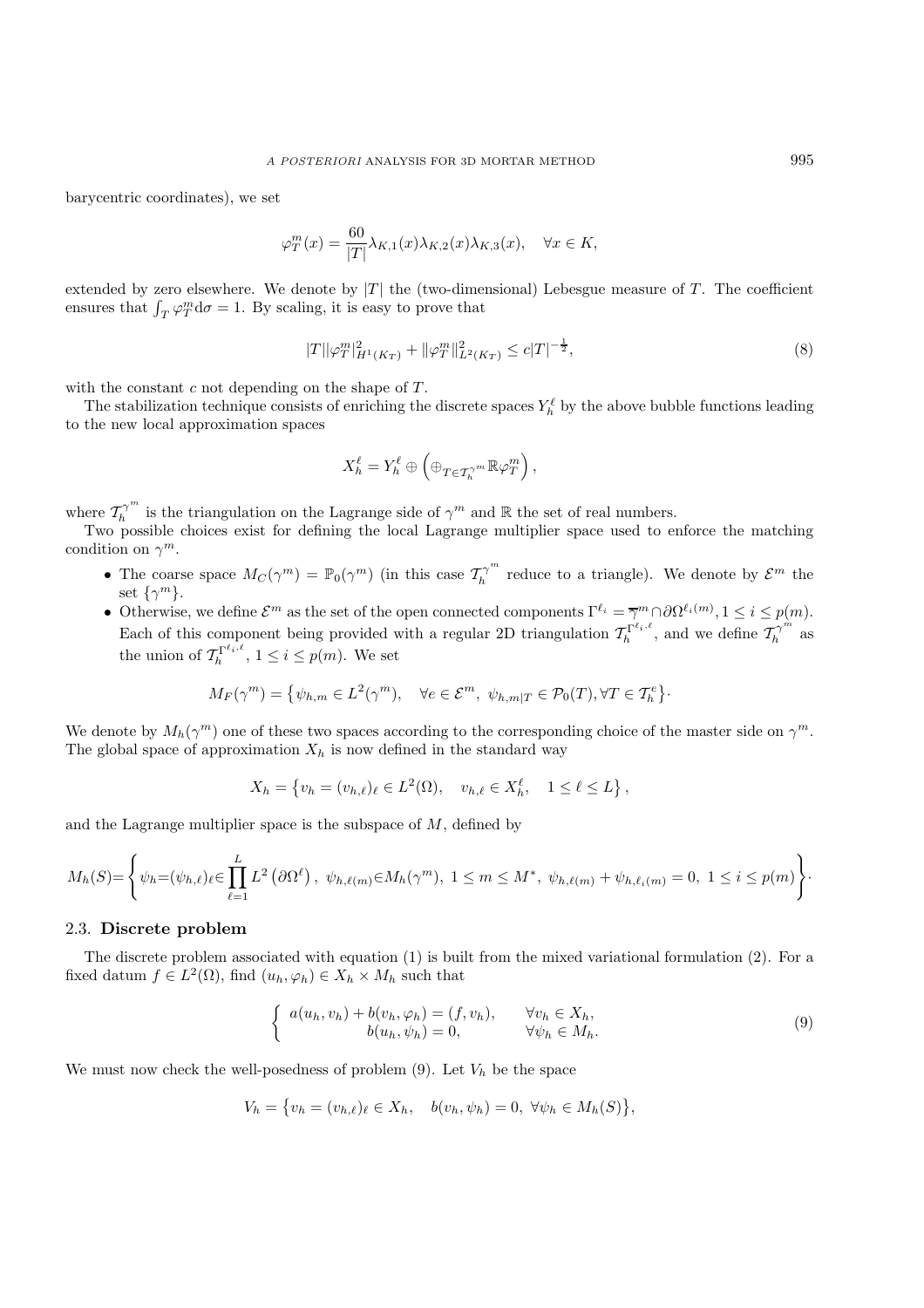that is

$$
V_h = \left\{ v_h = (v_{h,\ell})_\ell \in X_h, \quad \int_{\gamma^m} [v_h] \, \psi_h \mathrm{d}\tau = 0, \ \forall m \in \{1, \dots, M^*\}, \ \forall \psi_h \in M_h(\gamma^m) \right\},
$$

where  $[v_h]$  stands for the jump of  $v_h$  at  $\gamma^m$ . We introduce the reduced problem: find  $u_h \in V_h$  such that

$$
a(u_h, v_h) = (f, v_h), \quad \forall v_h \in V_h.
$$
\n
$$
(10)
$$

Note that since  $M_h(S)$  is a proper subspace of M, the space  $V_h$  is not contained in  $H_0^1(\Omega)$  and the method is always non-conforming. The bilinear form  $g(x)$  is obviously continuous with respect to the broken norm  $|| \cdot$ always non-conforming. The bilinear form  $a(.,.)$  is obviously continuous with respect to the broken norm  $\|.\|_X$ , and its ellipticity on  $V<sub>h</sub>$  can be checked by exactly the same argument as in [6]. In view of the *a posteriori* analysis, we will prove a stronger version of the uniform ellipticity of  $a(.,.)$ . We only state the result in Lemma 2.3, which requires the following assumption.

**Assumption A.1.** *For*  $1 \leq m \leq M^*$ *, either*  $p(m) = 1$  *or the space*  $M_h(\gamma^m)$  *coincides with*  $M_F(\gamma^m)$ *.* 

**Remark 2.2.** Assumption A.1 is also needed in the two-dimensional case.

**Lemma 2.3.** *Under Assumption A.1, there exists a constant*  $\alpha$  *only depending on the geometry of*  $\Omega$  *such that the following ellipticity property holds*

$$
\forall v_h \in V_h, \quad a(v_h, v_h) \ge \alpha \|v_h\|_X^2. \tag{11}
$$

From the Lax–Milgram lemma, we obtain the well-posedness of the reduced problem (10). Furthermore, the bilinear form  $b(.,.)$  is continuous on  $X_h \times M_h$ , and by using the same argument [1, Lem. 5.1], we obtain the following inf-sup condition (12), namely:

**Lemma 2.4.** *There exists a constant* β *depending only on the geometry of* <sup>Ω</sup> *such that the following inf-sup condition holds*

$$
\forall \psi_h \in M_h(S), \quad \sup_{v_h \in X_h} \frac{b(v_h, \psi_h)}{\|v_h\|_h} \ge \beta \|\psi_h\|_M. \tag{12}
$$

This leads to the well-posedness and stability properties of problem (9) stated in the following corollary.

**Corollary 2.5.** *Under Assumption A.1, for any data*  $f \in L^2(\Omega)$  *and for any* h, problem (9) has a unique *solution*  $(u_h, \varphi_h)$ *. Moreover, this solution satisfies, for a constant c independent of h,* 

$$
||u_h||_X + ||\varphi_h||_M \le c||f||_{L^2(\Omega)}.
$$
\n(13)

## 2.4. *A priori* **analysis**

The *a priori* analysis of problem (9) is performed in [1] in the simpler case of a conforming decomposition, however many results extend to the present case. If Assumption A.1 holds, with the discrete uniform inf-sup condition (12), we derive two abstract error estimates which follow easily from [10]  $(II.$  Th. 1.1 and condition <sup>1</sup>.18), and read

$$
||u - u_h||_X \le c \left( \inf_{v_h \in V_h} ||u - v_h||_X + \sup_{v_h \in V_h} \frac{1}{||v_h||_X} \sum_{\ell=1}^L \left\langle \frac{\partial u}{\partial n}, v_{h,\ell} \right\rangle_{\frac{1}{2}, \partial \Omega^\ell} \right),\tag{14}
$$

$$
\|\varphi - \varphi_h\|_M \le c \left( \inf_{v_h \in X_h} \|u - v_h\|_X + \inf_{\psi_h \in M_h} \|\varphi - \psi_h\|_M \right). \tag{15}
$$

Moreover, from [10] (II. 1.16) and the inf-sup condition (12), the error estimate on  $\varphi_h$  is a consequence of that on  $u_h$  we thus focus on estimate (14). Note that the first term in (14) is the approximation error and the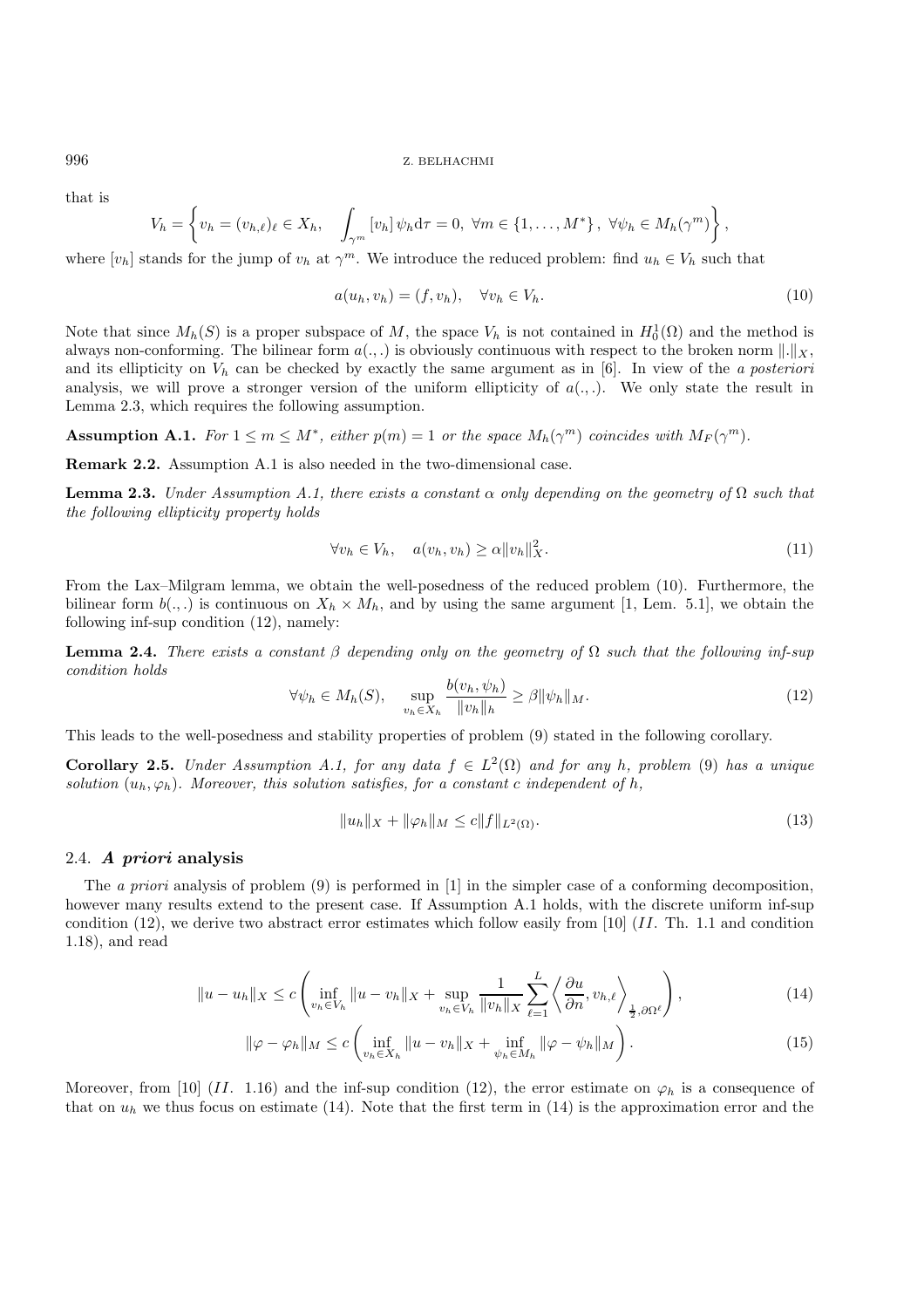second term is the consistency error (which is zero in the conforming approximation case). The evaluation of the consistency error relies on the matching condition, which implies, for  $1 \leq m \leq M^*$ ,

$$
\forall \chi \in M_h(\gamma^m), \quad \int_{\gamma^m} \frac{\partial u}{\partial n} [v] \, d\tau = \int_{\gamma^m} \left( \frac{\partial u}{\partial n} - \chi \right) [v] \, d\tau,
$$

where the integral over  $\gamma^m$  must be replaced by the duality product if u is not sufficiently smooth. From the approximation properties on the orthogonal projection operator  $\pi_h$  which maps  $L^2(\gamma^m)$  into  $M_h(\gamma^m)$  [2], and with smoothness assumptions on u, namely  $u_{\Omega^\ell} \in H^{s_\ell}(\Omega^\ell)$ ,  $1 < s_\ell \leq 2$ , we obtain

$$
\sup_{v_h \in V_h} \frac{1}{\|v_h\|_X} \sum_{\ell=1}^L \left\langle \frac{\partial u}{\partial n}, v_{h,\ell} \right\rangle_{\frac{1}{2}, \partial \Omega^\ell} \le c \left( \sum_{\ell=1}^L h_\ell^{2(s_\ell - 1)} \|u\|_{H^{s_\ell}(\Omega^\ell)}^2 \right)^{\frac{1}{2}},\tag{16}
$$

with the constant  $c$  being independent of  $h$ .

The estimate of the approximation error is more technical. We first assume  $s_{\ell} > \frac{3}{2}$ ,  $1 \leq \ell \leq L$ , and associate with u the Lagrange interpolation operator (in each sub-domain)  $v_{h,\ell} = \mathcal{I}_{h,\ell} u$  in  $Y_h^{\ell}$ . We derive

$$
||u - v_{h,\ell}||_{H^1(\Omega^{\ell})} \le ch^{s_{\ell}-1} ||u||_{H^{s_{\ell}}(\Omega^{\ell})}.
$$
\n(17)

The function  $v_h = (v_{h,\ell})_\ell$  does not satisfy the matching condition and we therefore add a correction term to obtain an approximation which belongs to  $V_h$ . Consider a fixed mortar  $\gamma^m$ , then

• either the master side is a single face of a tetrahedron K of a sub-domain, say  $\Omega^{\ell}$ , then we set

$$
\tilde{v}_{h,\ell_i} = v_{h,\ell_i} + \sum_{T \in \mathcal{T}_h^{\Gamma^{\ell_i,\ell}}} \left( \int_T (v_{h,\ell} - v_{h,\ell_i}) \, d\tau \right) \varphi_T^m, \quad 1 \le i \le p(m);
$$

• or the master side is a union of faces, then we set

$$
\tilde{v}_{h,\ell} = v_{h,\ell} + \sum_{i=1}^{p(m)} \left( \int_T (v_{h,\ell_i} - v_{h,\ell}) \, d\tau \right) \varphi_T^m.
$$

We agree to set  $\tilde{v}_{h,\ell} = v_{h,\ell}$  on the master side. It is readily checked that  $\tilde{v}_h$  fulfills the matching condition across  $\gamma^m$ . It remains to bound the correction term. Denoting by  $S_m$  the term added to  $v_{h,\ell_i}$  or  $v_{h,\ell}$  and using (8), we have in the first case  $1 \leq i \leq p(m)$ ,

$$
|S_m|_{H^1(\Omega^{\ell_i})}^2 \le c \sum_{T \in \mathcal{T}_h^{\Gamma^{\ell_i,\ell}}} \left( \int_T (v_{h,\ell} - v_{h,\ell_i}) d\tau \right)^2 |\varphi_T^m|_{H^1(\Omega^{\ell_i})}^2
$$
  

$$
\le c \sum_{T \in \mathcal{T}_h^{\Gamma^{\ell_i,\ell}}} |T|^{-\frac{1}{2}} \|v_{h,\ell} - v_{h,\ell_i}\|_{L^2(T)}^2
$$
  

$$
\le c \sum_{T \in \mathcal{T}_h^{\Gamma^{\ell_i,\ell}}} |T|^{-\frac{1}{2}} \left( \|u - v_{h,\ell_i}\|_{L^2(T)}^2 + \|u - v_{h,\ell}\|_{L^2(T)}^2 \right)
$$

The first term in the sum is easily bounded thanks to the trace theorem and the Lagrange interpolation operator properties. This yields

$$
\sum_{T \in \mathcal{T}_h^{\Gamma^{\ell_i}, \ell}} |T|^{-\frac{1}{2}} \|u - v_{h, \ell_i}\|_{L^2(T)}^2 \le ch_{\ell_i}^{2(s_{\ell_i} - 1)} \|u\|_{H^{s_{\ell_i}}(\Omega^{\ell_i})}^2.
$$
\n(18)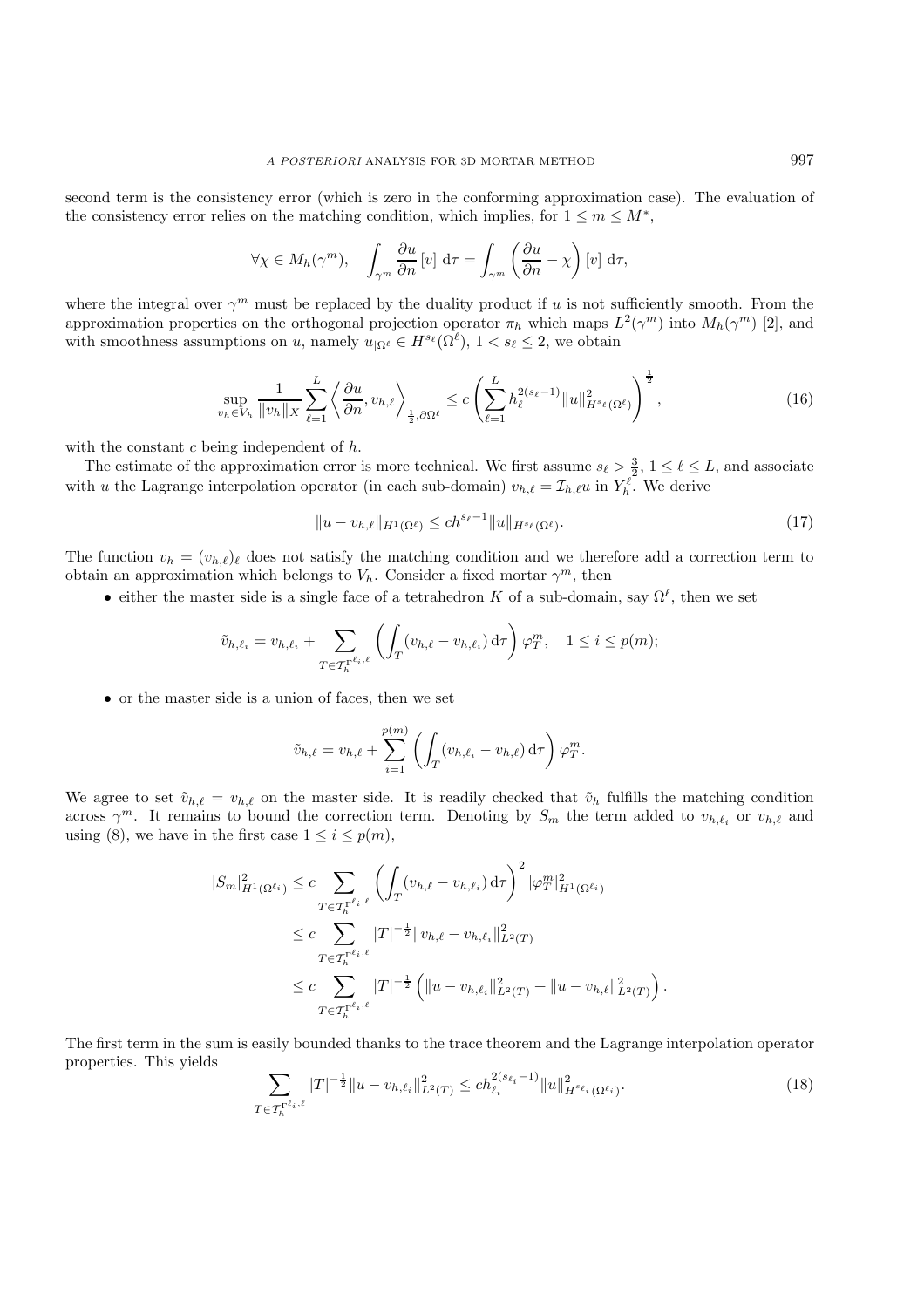For the second term, denoting by  $\Delta'_T$  the triangle on the master side, we have

$$
\sum_{T \in \mathcal{T}_h^{\Gamma^{\ell_i,\ell}}} |T|^{-\frac{1}{2}} \|u - v_{h,\ell}\|_{L^2(T)}^2 \leq c \sum_{T \in \mathcal{T}_h^{\Gamma^{\ell_i,\ell}}} |T|^{-\frac{1}{2}} \|u - v_{h,\ell}\|_{L^2(\Delta_T')}^2
$$
\n
$$
\leq c \sum_{T \in \mathcal{T}_h^{\Gamma^{\ell_i,\ell}}} |T|^{-\frac{1}{2}} |\Delta_T'|^{s_{\ell} - \frac{1}{2}} \|u\|_{H^{s_{\ell} - \frac{1}{2}}(\Delta_T')}^2
$$
\n
$$
\leq c \sum_{T \in \mathcal{T}_h^{\Gamma^{\ell_i,\ell}}} |\Delta_T'|^{s_{\ell} - 1} \|u\|_{H^{s_{\ell} - \frac{1}{2}}(\Delta_T')}^2
$$
\n
$$
\leq c h_{\ell}^{2(s_{\ell} - 1)} \sum_{T \in \mathcal{T}_h^{\Gamma^{\ell_i,\ell}}} \|u\|_{H^{s_{\ell} - \frac{1}{2}}(\Delta_T')}^2,
$$

where we have used the Lagrange interpolation operator estimates and the comparison between adjacent mesh sizes. We obtain

$$
\sum_{T \in \mathcal{T}_h^{\Gamma^{\ell_i,\ell}}} |T|^{-\frac{1}{2}} \|u - v_{h,\ell}\|_{L^2(T)}^2 \le ch_\ell^{2(s_\ell - 1)} \|u\|_{H^{s_\ell}(\Omega^\ell)}^2.
$$
\n(19)

The second case is handled in a similar way.

In the case where  $1 < s_\ell \leq \frac{3}{2}$ , the same approximation error bounds can be achieved by replacing the granual interpolant by the quasi-interpolant operator studied in [12]. Inserting (16)–(19) in (14, 15) leads to Lagrange interpolant by the quasi-interpolant operator studied in [12]. Inserting (16)–(19) in (14, 15) leads to the *a priori* estimate.

**Theorem 2.6.** Let the solution of problem (1) be such that each  $u_{|\Omega^\ell}$ ,  $1 \leq \ell \leq L$ , belongs to  $H^{s_\ell}(\Omega^\ell)$ ,  $1 < s_\ell \leq 2$ . *Under Assumption A.1, there exists a constant* c *independent of* h *such that the following error estimate holds*

$$
||u - u_h||_X + ||\varphi - \varphi_h||_M \leq c \left( \sum_{\ell=1}^L (h_\ell)^{2(s_\ell - 1)} ||u||_{H^{s_\ell}(\Omega^\ell)}^2 \right)^{\frac{1}{2}}.
$$
\n(20)

# 3. A POSTERIORI analysis. Case I

For the *a posteriori* analysis, we assume that  $f \in L^2(\Omega)$  and fix  $f_h$ , a finite element approximation of it associated with  $\mathcal{T}_h$ . The residual error indicators in the framework of the mortar element method are of two kinds [4].

• Error indicators linked to the elements of the mesh

For each  $K \in \mathcal{T}_h$ , we denote by  $\mathcal{E}_K$  the set of faces of K which are not contained in  $\partial\Omega$ . We use  $h_K$  to denote the diameter of K and  $h_e$  to denote the diameter of any  $e \in \mathcal{E}_K$ . Then the residual indicator  $\eta_K$ associated with a tetrahedron  $K$  is defined in a standard way, [14]:

$$
\eta_K = h_K \|f_h + \Delta u_h\|_{L^2(K)} + \frac{1}{2} \sum_{e \in \mathcal{E}_K} h_e^{\frac{1}{2}} \left\| \left[ \frac{\partial u_h}{\partial n} \right] \right\|_{L^2(e)},\tag{21}
$$

where  $\frac{\partial}{\partial n}$  denotes the normal derivative at the face e and [.] the jump across e.<br>Error indicators linked to the faces of the skeleton • Error indicators linked to the faces of the skeleton.

Following [4], for  $1 \leq m \leq M^*$ , we associate with each  $e \in \mathcal{E}^m$  the indicator  $\eta_e$  defined as

$$
\eta_e = h_e^{-\frac{1}{2}} \| [u_h] \|_{L^2(e)}.
$$
\n(22)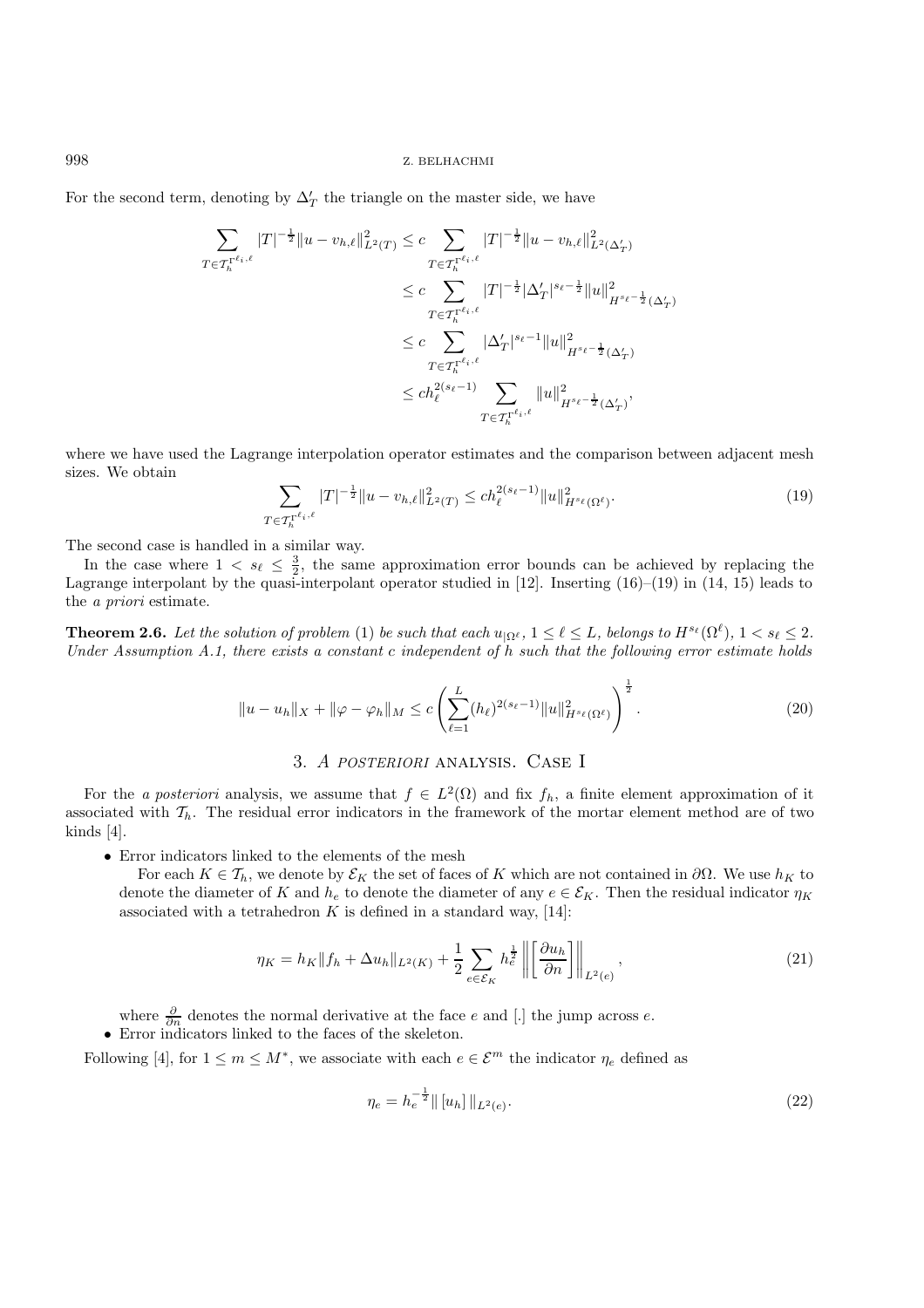**Remark 3.1.** The term  $\Delta u_h$  in the definition of  $\eta_K$  vanishes except if K intersects a mortar  $\gamma^m$  and is located on the slave side. This fact is due to the stabilization (by adding the bubble function) and its computation is easy.

## 3.1. **An upper bound for the error**

The ellipticity of the form  $a(.,.)$  on  $H_0^1(\Omega)$  is an obvious consequence of the Poincaré–Friedrichs inequality<br>d the uniform ellipticity on  $V_0$  is stated in Lemma 2.3; however, this does not vield the ellipticity on t and the uniform ellipticity on  $V_h$  is stated in Lemma 2.3; however, this does not yield the ellipticity on the sum of  $H_0^1(\Omega)$  and  $V_h$ . Let V be the space of functions v such that

- their restrictions to each  $\Omega^{\ell}$ ,  $1 \leq \ell \leq L$ , belongs to  $H^{1}(\Omega^{\ell})$ ;
- they vanish on  $\partial\Omega$ ;
- for any  $\gamma^m$ ,  $1 \leq m \leq M^*$ ;

$$
\forall e \in \mathcal{E}^m, \quad \int_e [v] \, \mathrm{d}\tau = 0. \tag{23}
$$

We now state a stronger property which yields the ellipticity on the space V containing  $H_0^1(\Omega)$  and  $V_h$  that we prove in Appendix A prove in Appendix A.

**Lemma 3.2.** *Under Assumption A.1, there exists a constant c depending only on the geometry of*  $\Omega$  *such that* 

$$
\forall v \in V, \quad \|v\|_{L^{2}(\Omega)} \leq c \left(\sum_{\ell=1}^{L} |v|_{H^{1}(\Omega^{\ell})}^{2}\right)^{\frac{1}{2}}.
$$
\n(24)

We now want to prove that (21, 22) yield an upper bound for the error. Note that from Lemma 3.2 we deduce the following inequality

$$
\alpha \|u - u_h\|_X^2 \le a(u - u_h, u - u_h).
$$

For brevity we set  $v = u - u_h$  and let  $v_h$  be an approximation of v in  $V_h$ . Multiplying the first line of (1) by  $v_h$ , integrating by parts and subtracting (9) we obtain integrating by parts and subtracting (9) we obtain

$$
\alpha \|u - u_h\|_X^2 \le a(u - u_h, v - v_h) + \int_S \frac{\partial u}{\partial n} [v_h] d\tau.
$$

Next, we integrate by parts the first term on the right-hand side on each element K of  $T<sub>h</sub>$ . This leads to

$$
\alpha \|u - u_h\|_X^2 \leq \sum_{K \in T_h} \left( \int_K (f + \Delta u_h)(v - v_h) \mathrm{d}x + \int_{\partial K} \frac{\partial(u - u_h)}{\partial n}(v - v_h) \mathrm{d}\tau \right) + \int_S \frac{\partial u}{\partial n} [v_h] \, \mathrm{d}\tau.
$$

Adding and subtracting  $f_h$  and introducing the jump of  $\frac{\partial (u-u_h)}{\partial n}(v-v_h)$  on each edge e of  $\partial K$  gives

$$
\alpha \|u - u_h\|_X^2 \le \sum_{K \in T_h} \left( \int_K (f_h + \Delta u_h)(v - v_h) \mathrm{d}x + \int_K (f - f_h)(v - v_h) \mathrm{d}x + \frac{1}{2} \sum_{e \in \mathcal{E}_K} \int_e \left[ \frac{\partial (u - u_h)}{\partial n}(v - v_h) \right] \mathrm{d}\tau \right) + \int_S \frac{\partial u}{\partial n} [v_h] \mathrm{d}\tau.
$$

Note that if  $e \in \mathcal{E}_K$  is not contained in the skeleton, we have

$$
\int_e \left[ \frac{\partial (u - u_h)}{\partial n} (v - v_h) \right] d\tau = - \int_e \left[ \frac{\partial u_h}{\partial n} \right] (v - v_h) d\tau,
$$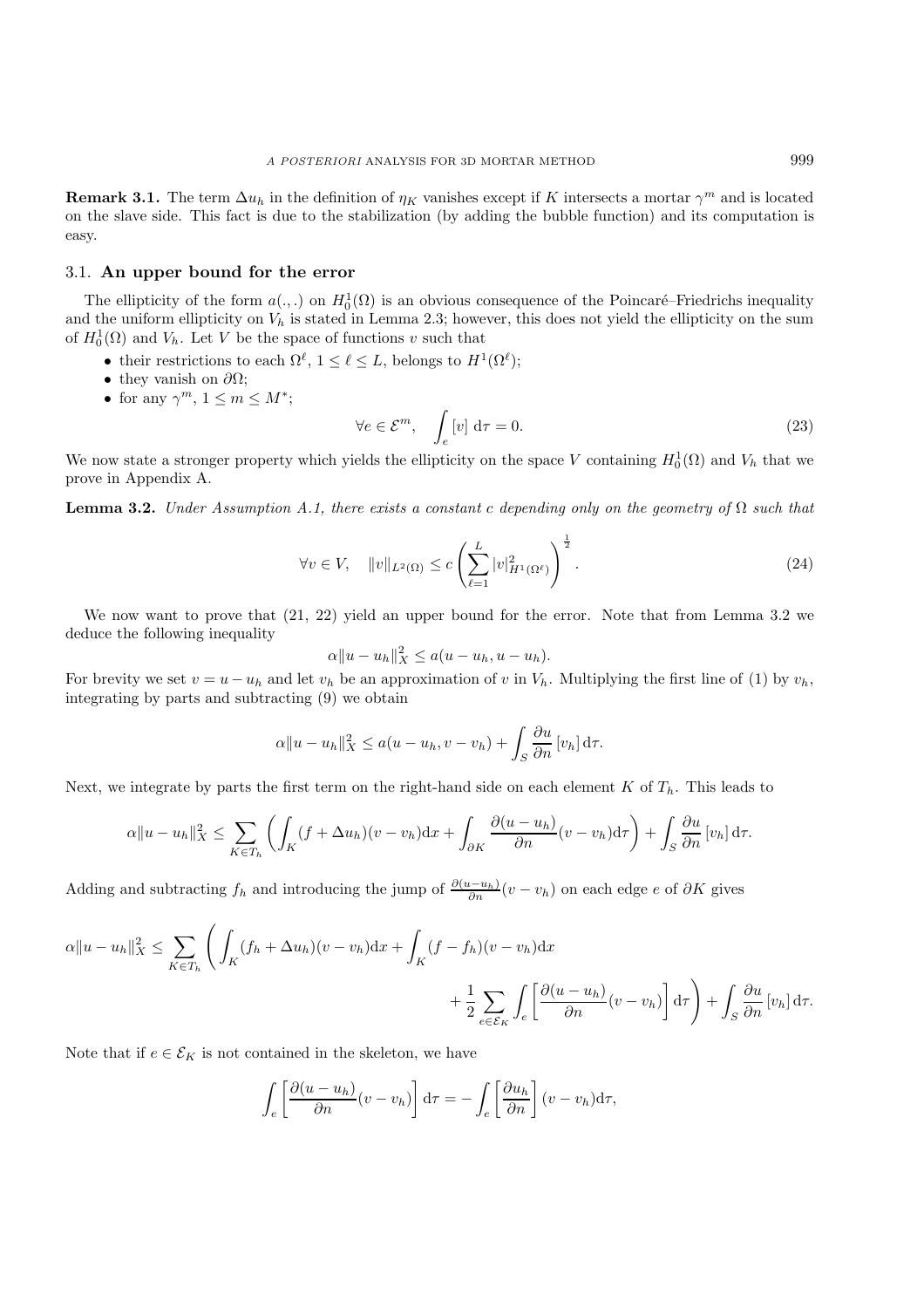otherwise, we obtain

$$
\int_e \left[ \frac{\partial (u - u_h)}{\partial n} (v - v_h) \right] d\tau = - \int_e \left[ \frac{\partial u_h}{\partial n} \right] (v - v_h) d\tau + \int_e \frac{\partial (u - u_h)}{\partial n} [v - v_h] d\tau.
$$

Hence

$$
\alpha \|u - u_h\|_X^2 \leq \sum_{K \in T_h} \left( \int_K (f_h + \Delta u_h)(v - v_h) \mathrm{d}x + \int_K (f - f_h)(v - v_h) \mathrm{d}x - \frac{1}{2} \sum_{e \in \mathcal{E}_K} \int_e \left[ \frac{\partial u_h}{\partial n} \right] (v - v_h) \mathrm{d}\tau \right) + \sum_{m=1}^M \sum_{e \in \mathcal{E}^m} \left( - \int_e \frac{\partial (u - u_h)}{\partial n} \left[ v - v_h \right] \mathrm{d}\tau + \int_e \frac{\partial u}{\partial n} \left[ v_h \right] \mathrm{d}\tau \right).
$$

Taking  $v_h$  to be a conforming approximation of v, *i.e.*,  $v_h \in V_h \cap H^1(\Omega)$  (the construction of  $v_h$  will be discussed further on) and using the Cauchy–Schwarz inequality three times yields

$$
\alpha \|u - u_h\|_X \le c \Bigg( \sum_{K \in T_h} \Bigg( \|f_h + \Delta u_h\|_{L^2(K)} \frac{\|v - v_h\|_{L^2(K)}}{\|v\|_X} + \|f - f_h\|_{L^2(K)} \frac{\|v - v_h\|_{L^2(K)}}{\|v\|_X} + \frac{1}{2} \sum_{e \in \mathcal{E}_K} \left\| \left[ \frac{\partial u_h}{\partial n} \right] \right\|_{L^2(e)} \frac{\|v - v_h\|_{L^2(e)}}{\|v\|_X} \Bigg) + \Bigg| \sum_{m=1}^M \sum_{e \in \mathcal{E}^m} \int_e \frac{\partial (u - u_h)}{\partial n} \left[ u_h \right] d\tau \Bigg|^{\frac{1}{2}} \Bigg). \tag{25}
$$

To achieve our goal we have to evaluate the ratios and the last term in the right-hand side.

Bounding the first three ratios depends on the construction of a quasi-interpolant operator such as those studied in [5, 13]. We introduce the new approximation space

$$
\tilde{X}_h = \left\{ v_h \in H_0^1(\Omega), \ 1 \le \ell \le L, \ v_{h,\ell} \in X_h^{\ell}, \ \forall \ell \right\}.
$$
\n
$$
(26)
$$

We have the following proposition which we prove in Appendix B.

**Proposition 3.3.** There exists an operator  $R_h$  from V into  $\tilde{X}_h$  and a constant c independent of h such that *the following estimate holds for all* v *in* V *,*

$$
\sum_{K \in \mathcal{T}_h} \left( h_K^{-2} \|v - R_h v\|_{L^2(K)}^2 + \sum_{e \in \mathcal{E}_K} h_e^{-1} \|v - R_h v\|_{L^2(e)}^2 \right) \le c \|v\|_X^2. \tag{27}
$$

In order to evaluate the last term in the right-hand side of  $(25)$ , we need Assumption A.1. For any s,  $0 < s < \frac{1}{2}$ , we define  $\lambda_{h,s}(u)$  as the smallest constant such that

$$
\left(\sum_{K\in\mathcal{T}_h} h_K^{2s}|u - u_h|_{H^{1+s}(K)}^2\right)^{\frac{1}{2}} \le \lambda_{h,s}(u) \|u - u_h\|_X. \tag{28}
$$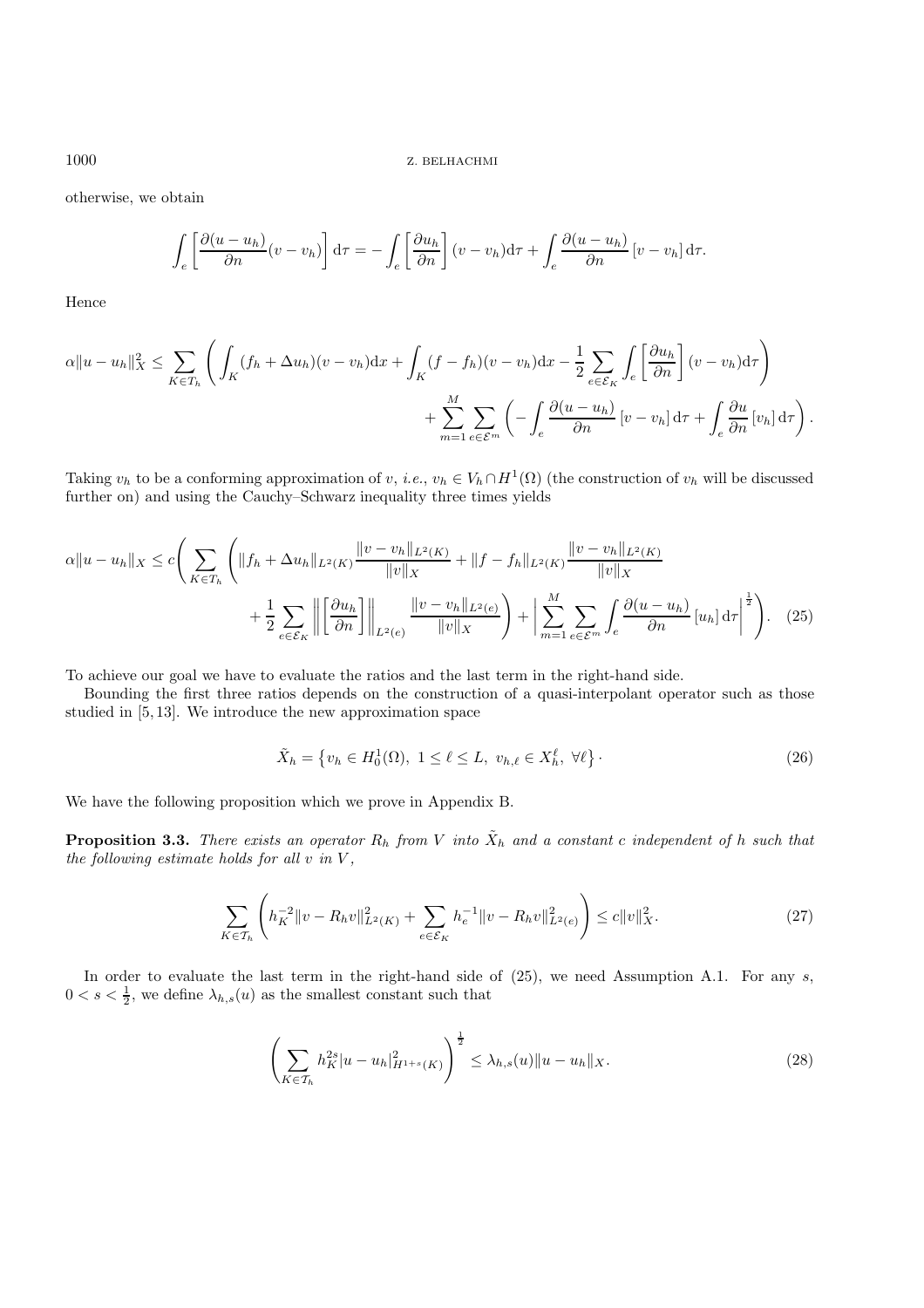**Proposition 3.4.** *Under Assumptions A.1, for any*  $s, 0 < s < \frac{1}{2}$ , the following estimate holds for  $1 \le m \le M^*$ *and*  $e \in \mathcal{E}^m$ ,

$$
\left| \int_{e} \frac{\partial(u - u_h)}{\partial n} \left[ u_h \right] d\tau \right| \leq c \eta_e \left( h_e^s |u - u_h|_{H^{1+s}(\mathcal{K}_e)} \right) + \left( \sum_{K \in \mathcal{T}_h, K \in \mathcal{K}_e} h_K^2 \left( \|f_h + \Delta u_h\|_{L^2(K)}^2 + \|f - f_h\|_{L^2(K)}^2 \right) + \frac{1}{2} \sum_{e \in \mathcal{E}_K} h_e \left\| \left[ \frac{\partial u_h}{\partial n} \right] \right\|_{L^2(e)}^2 \right)^{\frac{1}{2}} \right), \quad (29)
$$

*where*  $K_e$  *is a union of elements sharing the face e.* 

Note that  $\mathcal{K}_e$  is a tetrahedron obtained by cutting  $\ell(m)$  times an element of  $\mathcal{T}_{h^0}$ .

*Proof.* To prove (29), we set for each  $e \in \mathcal{E}^m$ ,  $v = (u - u_h)$  and we introduce the  $L^2$ -projection operator  $\pi_h^e$ from  $H^{-\frac{1}{2}}(\gamma^m)$  into  $M_h(\gamma^m)$ . Thanks to the matching condition, we have

$$
\left| \int_{e} \frac{\partial v}{\partial n} \left[ u_h \right] d\tau \right| = \left| \int_{e} \left( \frac{\partial v}{\partial n} - \pi_h^e \left( \frac{\partial v}{\partial n} \right) \right) \left[ u_h \right] d\tau \right| \leq c \left\| \frac{\partial v}{\partial n} - \pi_h^e \left( \frac{\partial v}{\partial n} \right) \right\|_{H^{-\frac{1}{2}}(e)} \|\left[ u_h \right] \|_{H^{\frac{1}{2}}(e)}.
$$

The second term on the right-hand side is evaluated from an inverse inequality [9]

$$
\| [u_h] \|_{H^{\frac{1}{2}}(e)} \leq c h_e^{-\frac{1}{2}} \| [u_h] \|_{L^2(e)}.
$$
\n(30)

The first term uses the following property of the operator  $\pi_h^e$  [2, Th. 2.4] which can be established by a duality argument argument

$$
\left\|\frac{\partial v}{\partial n} - \pi_h^e \left(\frac{\partial v}{\partial n}\right)\right\|_{(H^{-\frac{1}{2}}(e))} \le ch_e^s \left\|\frac{\partial v}{\partial n}\right\|_{H^{s-\frac{1}{2}}(e)}.
$$

It remains to estimate the term

$$
\left\|\frac{\partial v}{\partial n}\right\|_{H^{s-\frac{1}{2}}(e)} = \sup_{g \in H^{\frac{1}{2}-s}(e)} \frac{\left\langle \frac{\partial v}{\partial n}, g \right\rangle}{\|g\|_{H^{\frac{1}{2}-s}(e)}}.
$$

For any g in  $H^{\frac{1}{2}-s}(e)$ , there exists a lifting  $w_g$  of g in  $H^{1-s}(\mathcal{K}_e)$  which vanishes on  $\partial K_e \setminus e$  and satisfies

$$
|w_g|_{H^{1-s}(\mathcal{K}_e)} + h_{\mathcal{K}_e}^{s-1} \|w_g\|_{L^2(\mathcal{K}_e)} \le c \|g\|_{H^{\frac{1}{2}-s}(e)}.
$$
\n(31)

Let us assume that  $w_g \in H^1(\mathcal{K}_e)$ , then we have

$$
\left\langle \frac{\partial v}{\partial n}, g \right\rangle = \int_{\mathcal{K}_e} \mathbf{grad}\, v \cdot \mathbf{grad}\, w_g \, dx + \sum_{K \in \mathcal{K}_e} \int_K \Delta v \, w_g dx - \frac{1}{2} \sum_{K \in \mathcal{K}_e} \sum_{e \in \mathcal{E}_K} \int_e \left[ \frac{\partial v}{\partial n} \right] w_g \, d\tau,
$$

therefore, combining (31) and the trace theorem (58) we obtain

$$
\left\|\frac{\partial v}{\partial n}\right\|_{H^{s-\frac{1}{2}}(e)} \le c|v|_{H^{1+s}(\mathcal{K}_e)} + c' \left(\sum_{K \in \mathcal{K}_e} h_K^{2(1-s)} \left(\|f_h + \Delta u_h\|_{L^2(K)}^2\right) + \|f - f_h\|_{L^2(K)}^2\right) + \|f - f_h\|_{L^2(K)}^2 + \|f - f_h\|_{L^2(K)}^2 + \|f - f_h\|_{L^2(K)}^2 + \|f - f_h\|_{L^2(K)}^2 + \|f - f_h\|_{L^2(K)}^2
$$

A density argument and (30) achieve the proof of (29).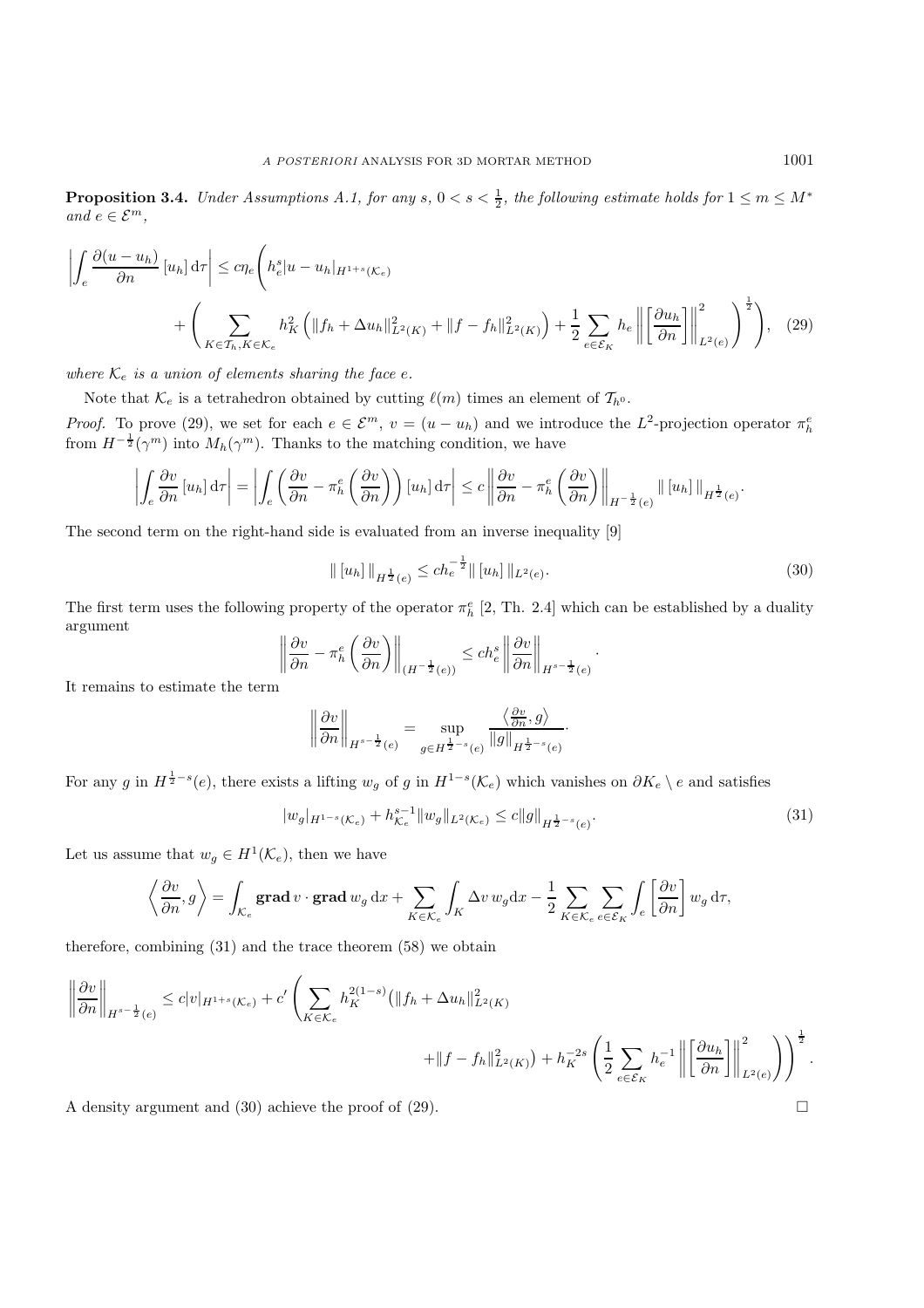Next, taking the sum over all  $m$  in (29), using Hölder inequality together with the following inequality: for  $\gamma > 0$  (chosen small enough)

$$
\lambda_{h,s}\left(\sum_{m=1}^{M^*}\sum_{e\in\mathcal{E}^m}\eta_e^2\right)^{\frac{1}{2}}\|u-u_h\|\leq \gamma\|u-u_h\|^2+\frac{\lambda_{h,s}^2}{4\gamma}\left(\sum_{m=1}^{M^*}\sum_{e\in\mathcal{E}^m}\eta_e^2\right),
$$

and Proposition 3.3, we get the following result.

**Theorem 3.5.** *Under Assumption A.1, for any*  $s, 0 < s < \frac{1}{2}$ *, there exists a constant c independent of h such that that*

$$
||u - u_h||_X \le c \left( \sum_{K \in \mathcal{T}_h} \left( \eta_K^2 + h_K^2 ||f - f_h||_{L^2(K)}^2 \right) + (1 + \lambda_{h,s}) \sum_{m=1}^{M^*} \sum_{e \in \mathcal{E}^m} \eta_e^2 \right)^{\frac{1}{2}}.
$$
 (32)

#### **Remark 3.6.**

- (1) It is possible to obtain optimal lower bounds, *i.e.*, with the constant  $\lambda_{h,s}(u) = 1$  in (32), if we assume that the functions of  $V_h$  are continuous on the boundary of e as in the two-dimensional case. However, this assumption is not realistic in the three-dimensional case since it leads to numerical locking [3].
- (2) Note that the constant  $\lambda_{h,s}(u)$  tends to 1 when s tends to zero.

# 3.2. **An upper bound for the indicator**

In order to bound the indicators  $\eta_K$  and  $\eta_e$  both locally and globally as functions of the error, we take a test function w in  $H_0^1(\Omega)$  and we rewrite (3) as follows

$$
\int_{\Omega} \mathbf{grad}(u - u_h) \cdot \mathbf{grad} w \, dx = \int_{\Omega} f w \, dx - \int_{\Omega} \mathbf{grad} u_h \cdot \mathbf{grad} w \, dx.
$$

Integrating by parts yields

$$
\sum_{K\in\mathcal{T}_h}\int_K\mathbf{grad}\,(u-u_h)\cdot\mathbf{grad}\,w\,\mathrm{d}x=\sum_{K\in\mathcal{T}_h}\left(\int_K(f+\Delta u_h)w\,\mathrm{d}x+\int_{\partial K}\frac{\partial(u-u_h)}{\partial n}w\,\mathrm{d}\tau\right),
$$

hence

$$
\sum_{K \in \mathcal{T}_h} \int_K \mathbf{grad}\, (u - u_h) \cdot \mathbf{grad}\, w \, dx = \sum_{K \in \mathcal{T}_h} \left( \int_K (f_h + \Delta u_h) w \, dx + \int_K (f - f_h) w \, dx - \frac{1}{2} \sum_{e \in \mathcal{E}_K} \int_e \left[ \frac{\partial u_h}{\partial n} \right] w \, d\tau \right). \tag{33}
$$

Now, as it is standard for residual type indicators, we will obtain the estimates by appropriate choices of the function  $w$  in (33).

With each K in  $\mathcal{T}_h$ , we associate the bubble function  $\psi_K$  equal to the product of the four barycentric coordinates on K. For each face T in  $\mathcal{E}_K$ , we associate the bubble function  $\psi_T$  equal to the product of the three barycentric coordinates on T. We now introduce an operator defined as follows: on a reference element  $\hat{K}$ , we fix a lifting operator P of polynomial traces on a face T of K that vanish on the boundary  $\partial T$ , into polynomials on  $\hat{K}$  that vanish on  $\partial \hat{K} \setminus \hat{T}$ . A similar operator is then obtained on each K by affine transformation.

**Proposition 3.7.** *There exists a constant* c *independent of* h *such that the following estimate holds for all* K *in*  $T_h$ 

$$
\eta_K \le c \left( \|u - u_h\|_{H^1(\mathcal{G}_K)} + \left( \sum_{K' \in \mathcal{G}_K} h_{K'}^2 \|f - f_h\|_{L^2(K')}^2 \right)^{\frac{1}{2}} \right),\tag{34}
$$

*where*  $\mathcal{G}_K$  *is the union of* K *and all the tetrahedra that contain a face of* K.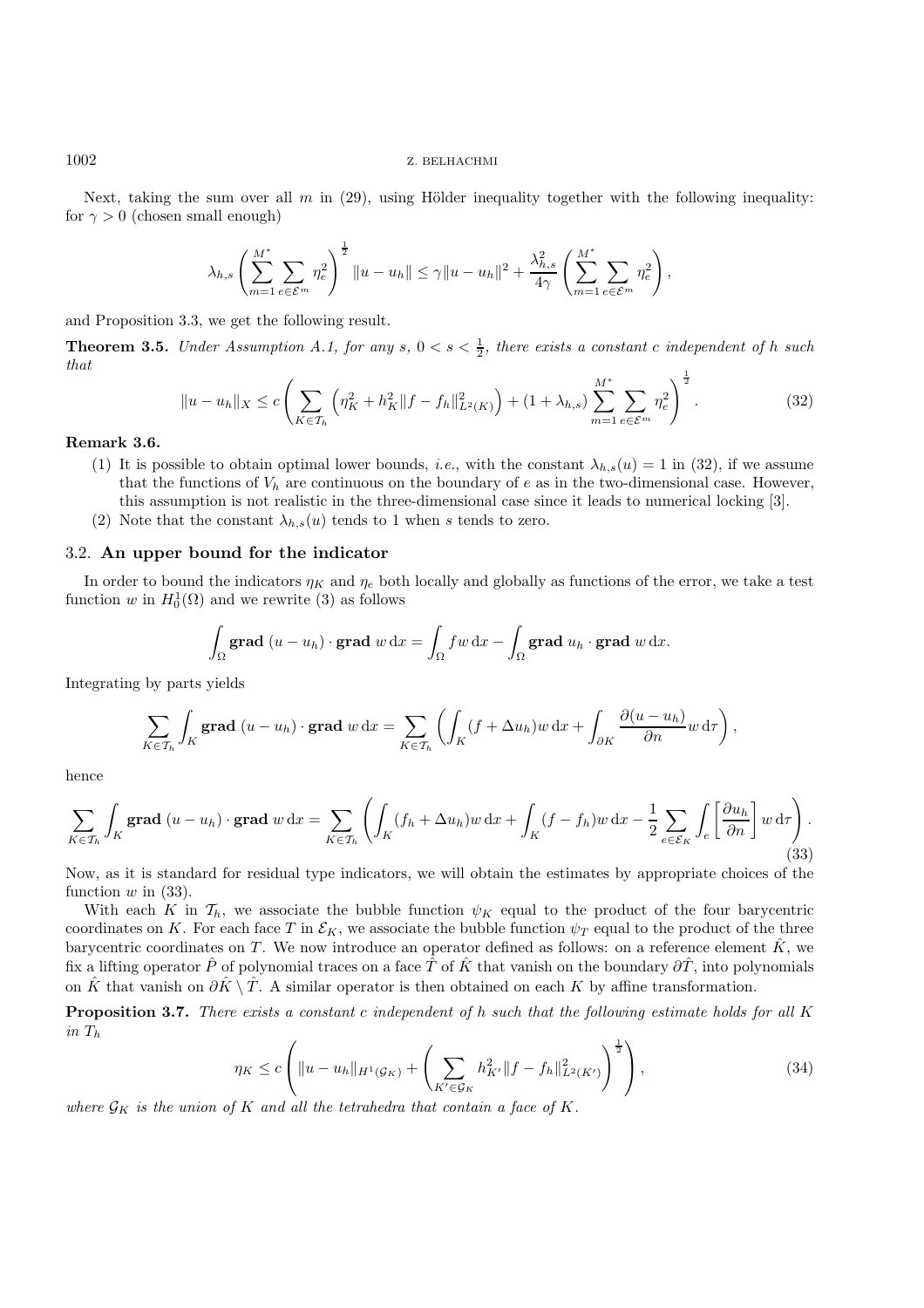Note that thanks to the assumptions on the decomposition and the regularity of individual meshes in the sub-domains, the number of elements in  $\mathcal{G}_K$  is bounded independently of h.

*Proof.* The proof is performed in two steps.

(1) We take  $w$  in (33) equal to

$$
w = \begin{cases} (f_h + \Delta u_h)\psi_K & \text{on } K, \\ 0 & \text{elsewhere.} \end{cases}
$$

Since  $\psi_K$  vanishes on  $\partial K$ , this yields

$$
\left\| (f_h + \Delta u_h) \psi_K^{\frac{1}{2}} \right\|_{L^2(K)}^2 = \int_K \mathbf{grad} \left( u - u_h \right) \cdot \mathbf{grad} \left( (f_h + \Delta u_h) \psi_K \right) dx - \int_K (f - f_h)(f_h + \Delta u_h) \psi_K dx.
$$

It then follows that

$$
\left\| (f_h + \Delta u_h) \psi_K^{\frac{1}{2}} \right\|_{L^2(K)}^2 \leq |u - u_h|_{H^1(K)} |(f_h + \Delta u_h) \psi_K|_{H^1(K)} + \|f - f_h\|_{L^2(K)} \| (f_h + \Delta u_h) \psi_K\|_{L^2(K)}.
$$

By going back to the reference element, it can be checked that for any polynomial  $\varphi$  of degree at most k the following inequalities hold

$$
\|\varphi\|_{L^2(K)} \le c \left\|\varphi\psi_K^{\frac{1}{2}}\right\|_{L^2(K)}, \quad |\varphi\psi_K|_{H^1(K)} \le c h_K^{-1} \|\varphi\|_{L^2(K)},
$$

with the constants depending only on the degree  $k$  of the polynomial and on the shape parameters of  $K$ . Noting that  $\psi_K \leq 1$ , we obtain

$$
h_K ||(f_h + \Delta u_h)||_{L^2(K)} \le c(|u - u_h|_{H^1(K)} + h_K ||f - f_h||_{L^2(K)}).
$$
\n(35)

(2) Let us denote by T a face of  $\mathcal{E}_K$ . We distinguish two cases. First, if T is not contained in S, it is a common face of two tetrahedra K and K' of the same triangulation  $\mathcal{T}_{h^{\ell}}$ . We take w in (33) equal to

$$
w = \begin{cases} P_{K,T}(\left[\frac{\partial u_h}{\partial n}\right]\psi_T) & \text{on } K, \\ P_{K',T}(\left[\frac{\partial u_h}{\partial n}\right]\psi_T) & \text{on } K', \\ 0 & \text{elsewhere.} \end{cases}
$$

This yields

$$
\left\| \left[ \frac{\partial u_h}{\partial n} \right] \psi_T^{\frac{1}{2}} \right\|_{L^2(T)}^2 \le \sum_{\kappa \in (K, K')} \left( |u - u_h|_{H^1(\kappa)} \left| P_{\kappa, T} \left( \left[ \frac{\partial u_h}{\partial n} \right] \psi_T \right) \right|_{H^1(\kappa)} + \left( \|f_h + \Delta u_h\|_{L^2(\kappa)} + \|f - f_h\|_{L^2(\kappa)} \right) \left\| P_{\kappa, T} \left( \left[ \frac{\partial u_h}{\partial n} \right] \psi_T \right) \right\|_{L^2(\kappa)} \right)
$$

The following inequalities, obtained by going back to the reference element, also hold

$$
\left\| \left[ \frac{\partial u_h}{\partial n} \right] \right\|_{L^2(T)} \leq c \left\| \left[ \frac{\partial u_h}{\partial n} \right] \psi_T^{\frac{1}{2}} \right\|_{L^2(T)},
$$
\n
$$
\left| P_{\kappa,T} \left( \left[ \frac{\partial u_h}{\partial n} \right] \psi_T \right) \right|_{H^1(\kappa)} + h_T^{-1} \left\| P_{\kappa,T} \left( \left[ \frac{\partial u_h}{\partial n} \right] \psi_T \right) \right\|_{L^2(\kappa)} \leq c h_T^{-\frac{1}{2}} \left\| \left[ \frac{\partial u_h}{\partial n} \right] \right\|_{L^2(T)}
$$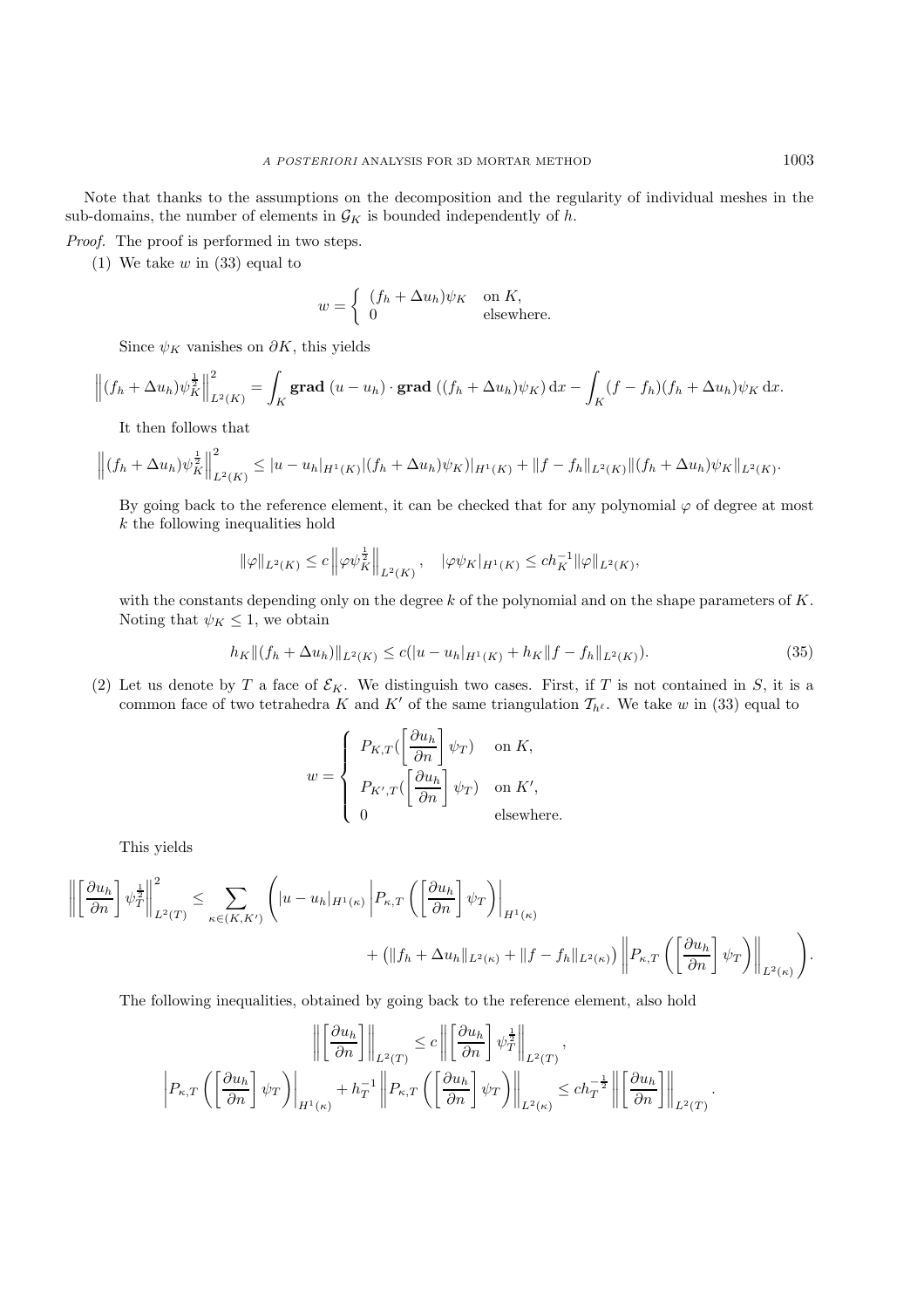Remarking that  $ch_{\kappa} \leq h_T \leq h_{\kappa}$ , we obtain

$$
h_T^{\frac{1}{2}} \left\| \left[ \frac{\partial u_h}{\partial n} \right] \right\|_{L^2(T)} \le c \sum_{\kappa \in (K, K')} \left( |u - u_h|_{H^1(\kappa)} + h_\kappa \|f - f_h\|_{L^2(\kappa)} + h_\kappa \|f_h + \Delta u_h\|_{L^2(\kappa)} \right). \tag{36}
$$

The second case occurs when T is contained in  $\gamma^m$ .

- If K is contained in  $\mathcal{T}_{h^{\ell(m)}}$ , we denote by K' the tetrahedron on the other side of  $\gamma^m$ , *i.e.*, obtained by cutting an element of  $\mathcal{T}_{h^0}$ , and having T as a face. We proceed as above and use (6) to obtain (36).
- If K is contained in  $\mathcal{T}_{h^{\ell_i}(m)}$ , we denote by K' the tetrahedron in  $\mathcal{T}_{h^{\ell(m)}}$  such that T is contained in a face T' of K'. We extend  $\left[\frac{\partial u_h}{\partial n}\right]\psi_T$  to T' and we make the same choice as before for w which leads to (36) leads to (36).

Combining (35) and (36) yields the desired bound for  $\eta_K$ .

Taking the sum for  $K \in \mathcal{T}_h$  of the square of estimate (34) leads to the following corollary.

**Corollary 3.8.** *There exists a constant* c *independent of* h *such that the following estimate holds*

$$
\sum_{K \in \mathcal{T}_h} \eta_K^2 \le c \left( \|u - u_h\|_X^2 + \sum_{K \in \mathcal{T}_h} h_K^2 \|f - f_h\|_{L^2(K)}^2 \right). \tag{37}
$$

It now remains to bound  $\eta_e$ .

**Proposition 3.9.** *Under Assumption A.1, there exists a constant* c *independent of* h *such that the following estimate holds*

$$
\eta_e \le c \|u - u_h\|_{H^1(\Xi_e)},\tag{38}
$$

 $where E_e$  *is the union of all elements (from the two sub-domains) having a non null intersection with e.* 

*Proof.* We first consider the case where  $M_h(\gamma^m)$  is taken equal to  $M_F(\gamma^m)$ , so that e coincides with a connected component of the intersection  $\overline{\gamma}^m \cap \partial \Omega^{\ell_i(m)}$ . Denoting by  $\overline{u}_e$  the mean value of  $[u_h]$  on e, and using the matching condition we obtain condition, we obtain

$$
\| [u_h] \|_{L^2(e)}^2 = \int_e ([u_h] - \bar{u}_e)^2 d\tau \leq ch_e | [u_h] \|_{H^{\frac{1}{2}}(e)}^2.
$$

This yields

$$
h_e^{-\frac{1}{2}} \| [u_h] \|_{L^2(e)} \leq c \| [u - u_h] \|_{H^{\frac{1}{2}}(e)}.
$$

By going back to the reference element we prove that the trace operator is continuous from  $H^1(K)$  into  $H^{\frac{1}{2}}(T)$ , with its norm bounded independently of K, where T is a part of the boundary of K, T  $\in$  e. We theref with its norm bounded independently of K, where T is a part of the boundary of K,  $T \in e$ . We therefore obtain

$$
h_e^{-\frac{1}{2}} \| [u_h] \|_{L^2(e)} \leq c \left( \sum_{\kappa \in \Xi_e} |u - u_h|_{H^1(\kappa)} \right).
$$

When  $M_h(\gamma^m)$  is taken equal to  $M_C(\gamma^m)$ , by Assumption A.1,  $p(m) = 1$  and the same argument yields the result. result.

The global estimate follows directly from the local ones.

**Corollary 3.10.** *Under Assumption A.1, there exists a constant* c *independent of* h *such that the following estimate holds*

$$
\sum_{m=1}^{M} \sum_{e \in \mathcal{E}^m} \eta_e^2 \le c \|u - u_h\|_X^2.
$$
 (39)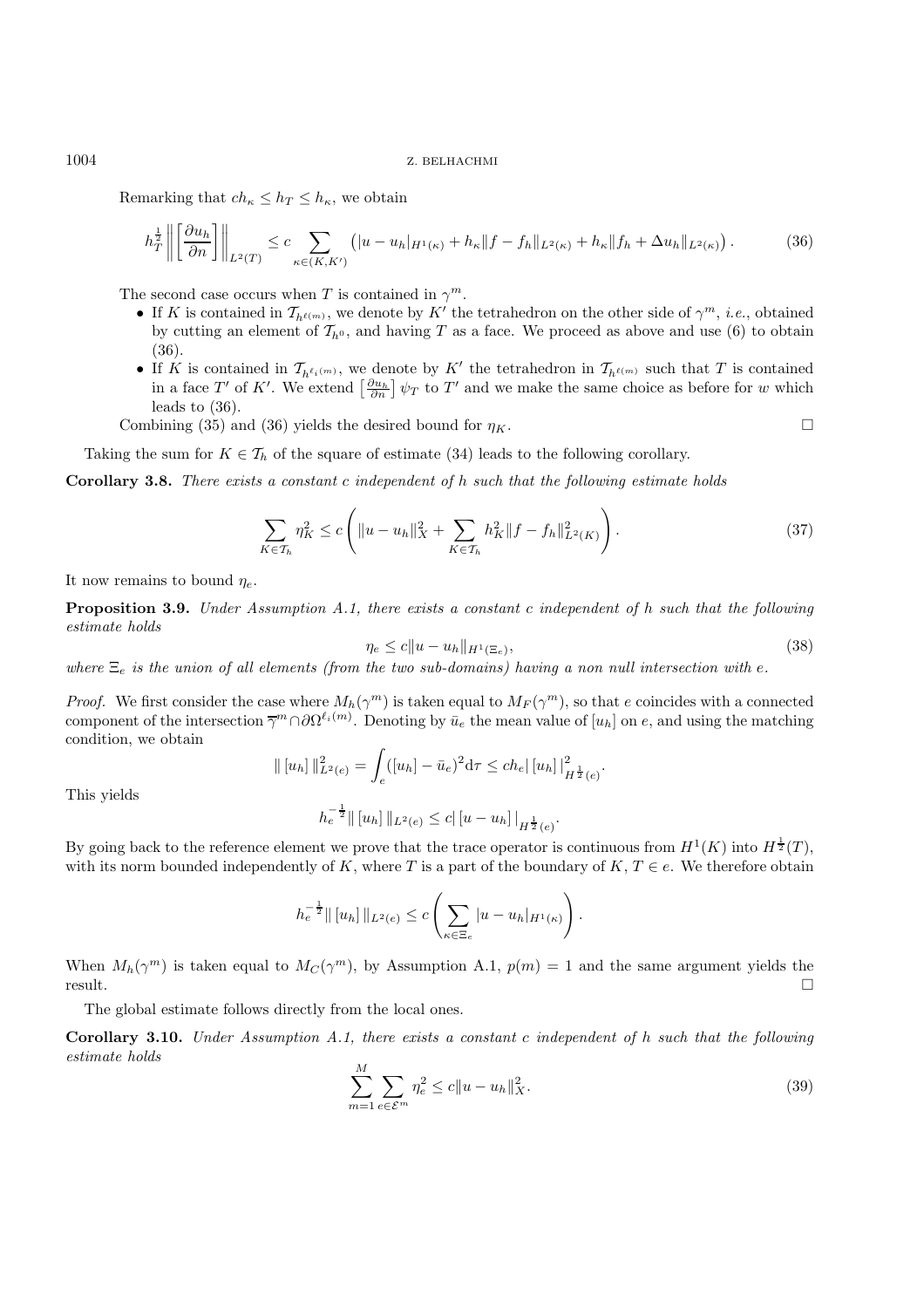## 4. The full estimator

In Section 3 we have studied a residual error estimator for the broken energy norm of the error  $(u - u_h)$ . In this section we introduce a residual error estimator for the saddle point formulation of the mortar approach.

The residual error indicators in the framework of this formulation are of two kinds. The error indicators linked to the elements and those linked to the faces of the skeleton. We will show that we can take the same error indicators as before, namely  $\eta_K$  defined in (21) and  $\eta_e$  defined in (22), and also obtain upper and lower bounds for the global error. To derive *a posteriori* estimates for the mixed formulation, we note first, that multiplying the first line of (1) by  $v_h \in X_h$  and integrating by parts, yield for all  $\varphi \in M$ 

$$
a(u, v_h) + b(v_h, \varphi) = \int_{\Omega} f v_h \, dx + \int_{S} \left( \frac{\partial u}{\partial n} - \varphi \right) [v_h] \, d\tau.
$$

Subtracting (9) and inserting into the previous line, we obtain

$$
a(u - u_h, v_h) + b(v_h, \varphi - \varphi_h) = \int_S \left(\frac{\partial u}{\partial n} - \varphi\right) [v_h] d\tau.
$$
 (40)

Next, we set  $v = u - u_h$ , then we deduce from Lemma 3.2 and (40)

$$
\alpha \|u - u_h\|_X^2 \le a(u - u_h, v - v_h) + a(u - u_h, v_h)
$$
  

$$
\le a(u - u_h, v - v_h) - b(v_h, \varphi - \varphi_h) + \int_S \left(\frac{\partial u}{\partial n} - \varphi\right) [v_h] d\tau.
$$

We expand the first term in the right-hand side as in the previous section and we obtain

$$
\alpha \|u - u_h\|_X^2 \le \sum_{K \in T_h} \left( \int_K (f_h + \Delta u_h)(v - v_h) \mathrm{d}x + \int_K (f - f_h)(v - v_h) \mathrm{d}x + \frac{1}{2} \sum_{e \in \mathcal{E}_K} \int_e \left[ \frac{\partial (u - u_h)}{\partial n}(v - v_h) \right] \mathrm{d}\tau \right) - b(v_h, \varphi - \varphi_h) + \int_S \left( \frac{\partial u}{\partial n} - \varphi \right) [v_h] \mathrm{d}\tau.
$$

Here also we have to consider two cases: when  $e \in \mathcal{E}_K$  is not contained in the skeleton and when e belongs to S. Therefore, we have

$$
\alpha \|u - u_h\|_X^2 \le \sum_{K \in T_h} \left( \int_K (f_h + \Delta u_h)(v - v_h) \mathrm{d}x + \int_K (f - f_h)(v - v_h) \mathrm{d}x - \frac{1}{2} \sum_{e \in \mathcal{E}_K} \int_e \left[ \frac{\partial u_h}{\partial n} \right] (v - v_h) \mathrm{d}\tau \right) + \sum_{m=1}^M \sum_{e \in \mathcal{E}^m} \int_e \frac{\partial (u - u_h)}{\partial n} [v - v_h] \mathrm{d}\tau - b(v_h, \varphi - \varphi_h) + \int_S \left( \frac{\partial u}{\partial n} - \varphi \right) [v_h] \mathrm{d}\tau. \tag{41}
$$

Note that from the definition of the bilinear form  $b(.,.)$ , we derive

$$
b(v_h, \varphi - \varphi_h) = -\sum_{\ell=1}^L \sum_{e \in \mathcal{T}_h^{\partial \Omega^\ell}} \int_e v_h(\varphi - \varphi_h) d\tau
$$

$$
= -\sum_{m=1}^{M^*} \sum_{e \in \mathcal{E}^m} \int_e (\varphi - \varphi_h) [v_h] d\tau.
$$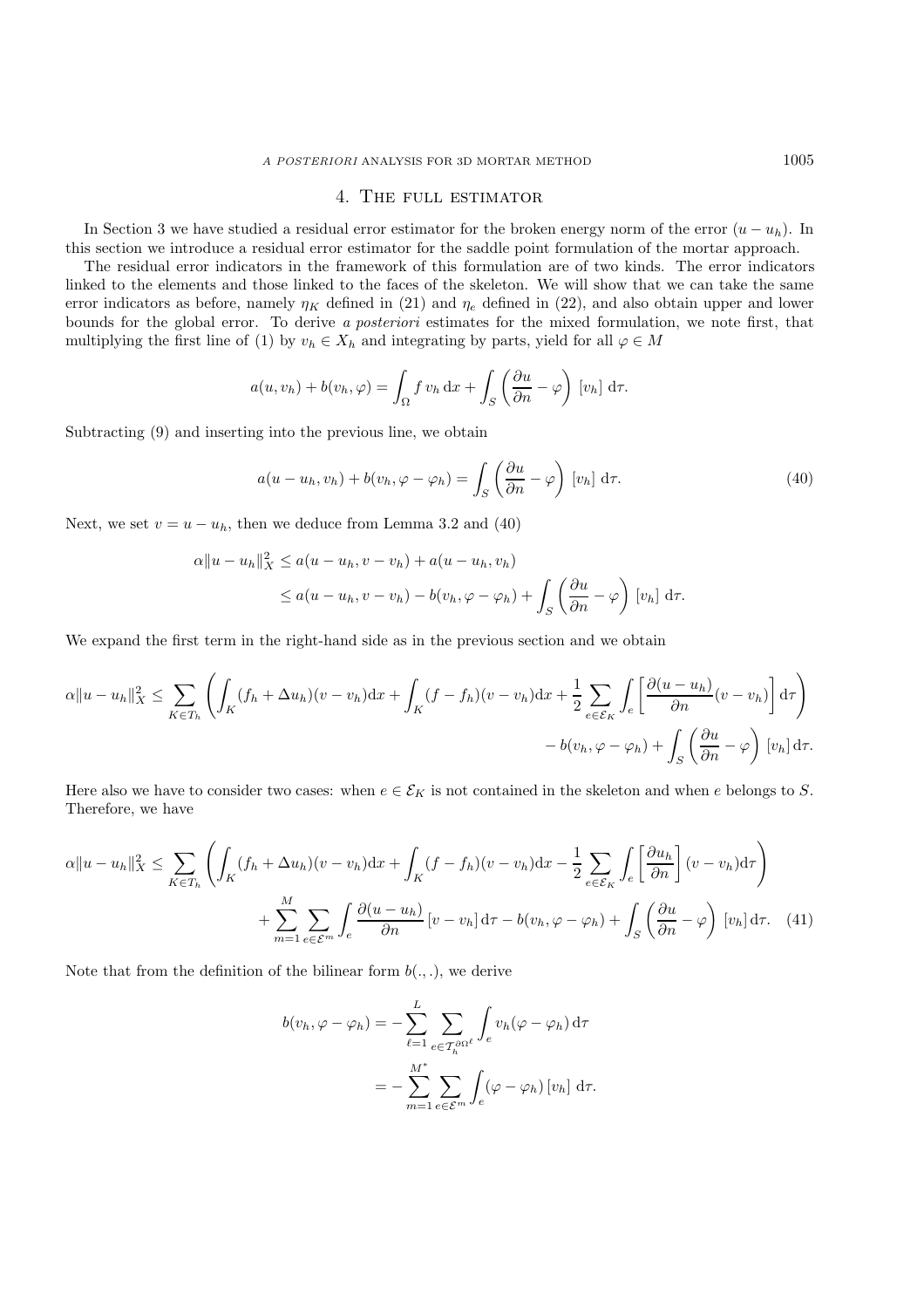We take  $v_h$  to be a conforming approximation of v, *i.e.*,  $v_h \in X_h \cap H_0^1(\Omega)$ , then, noting that

$$
b(v_h, \varphi - \varphi_h) = 0,
$$

and replacing in (41), lead to

$$
\alpha \|u - u_h\|_X^2 \le \sum_{K \in T_h} \left( \int_K (f_h + \Delta u_h)(v - v_h) \mathrm{d}x + \int_K (f - f_h)(v - v_h) \mathrm{d}x - \frac{1}{2} \sum_{e \in \mathcal{E}_K} \int_e \left[ \frac{\partial u_h}{\partial n} \right] (v - v_h) \mathrm{d}\tau \right) + \sum_{m=1}^M \sum_{e \in \mathcal{E}^m} \int_e \frac{\partial (u - u_h)}{\partial n} \left[ v - v_h \right] \mathrm{d}\tau. \tag{42}
$$

Next, we derive from the uniform inf-sup condition (12) and (40) the following inequality: for any  $\psi_h \in M_h$ 

$$
\|\varphi_h - \psi_h\|_M \le C \sup_{v_h \in X_h} \left( \frac{|a(u - u_h, v_h) + b(v_h, \varphi - \psi_h) - \int_S (\frac{\partial u}{\partial n} - \varphi) [v_h] d\tau|}{\|v_h\|_X} \right). \tag{43}
$$

The last term in (43) is the consistency error already bounded in the *a priori* analysis. Therefore, assuming for simplicity (see Rem. 4.1) u is such that  $u_\ell \in H^2(\Omega^\ell)$ ,  $1 \leq \ell \leq L$ , we deduce from (16)

$$
\sup_{v_h \in X_h} \frac{\left| \int_S \left( \frac{\partial u}{\partial n} - \varphi \right) [v_h] \, d\tau \right|}{\|v_h\|_X} \le ch \|u\|_X \le ch \|f\|_{L^2(\Omega)}.
$$
\n
$$
(44)
$$

Using triangular inequality, (43) and (44) yield

$$
\|\varphi - \varphi_h\|_M \le c(\|u - u_h\|_X + \inf_{\psi_h \in M_h} \|\varphi - \psi_h\|_M + h \|f\|_{L^2(\Omega)}).
$$
 (45)

The second term in the right-hand side in inequality (45) depends only on the approximation properties of  $M_h$ .<br>In fact, using the orthogonal projection operator  $\pi$ , which maps  $L^2(\gamma^m)$  into  $M_h(\gamma^m)$ ,  $1 \leq m \leq M^*$  ( In fact, using the orthogonal projection operator  $\pi_h$  which maps  $L^2(\gamma^m)$  into  $M_h(\gamma^m)$ ,  $1 \leq m \leq M^*$  (see [2]) and assuming u is such that  $u_\ell \in H^2(\Omega^\ell)$ , we have

$$
\inf_{\psi_h \in M_h} \|\varphi - \psi_h\|_M \le ch \sum_{\ell=1}^L \|\varphi\|_{H^{\frac{1}{2}}(\partial \Omega^{\ell})} \n\le ch \sum_{\ell=1}^L \|u\|_{H^2(\Omega^{\ell})} \n\le ch \|f\|_{L^2(\Omega)} \n\le c \sup_{K \in \mathcal{T}_h} \left(\frac{h}{h_K}\right) \left(\sum_{K \in \mathcal{T}_h} h_K^2 (\|f - f_h\|_{L^2(K)}^2 + \|f_h\|_{L^2(K)}^2)\right)^{\frac{1}{2}}
$$

Thus, from the regularity of the triangulation we derive

$$
\inf_{\psi_h \in M_h} \|\varphi - \psi_h\|_M \le c \left( \sum_{K \in \mathcal{T}_h} h_K^2 \left( \|f - f_h\|_{L^2(K)}^2 + \|f_h\|_{L^2(K)}^2 \right) \right)^{\frac{1}{2}}.
$$
\n(46)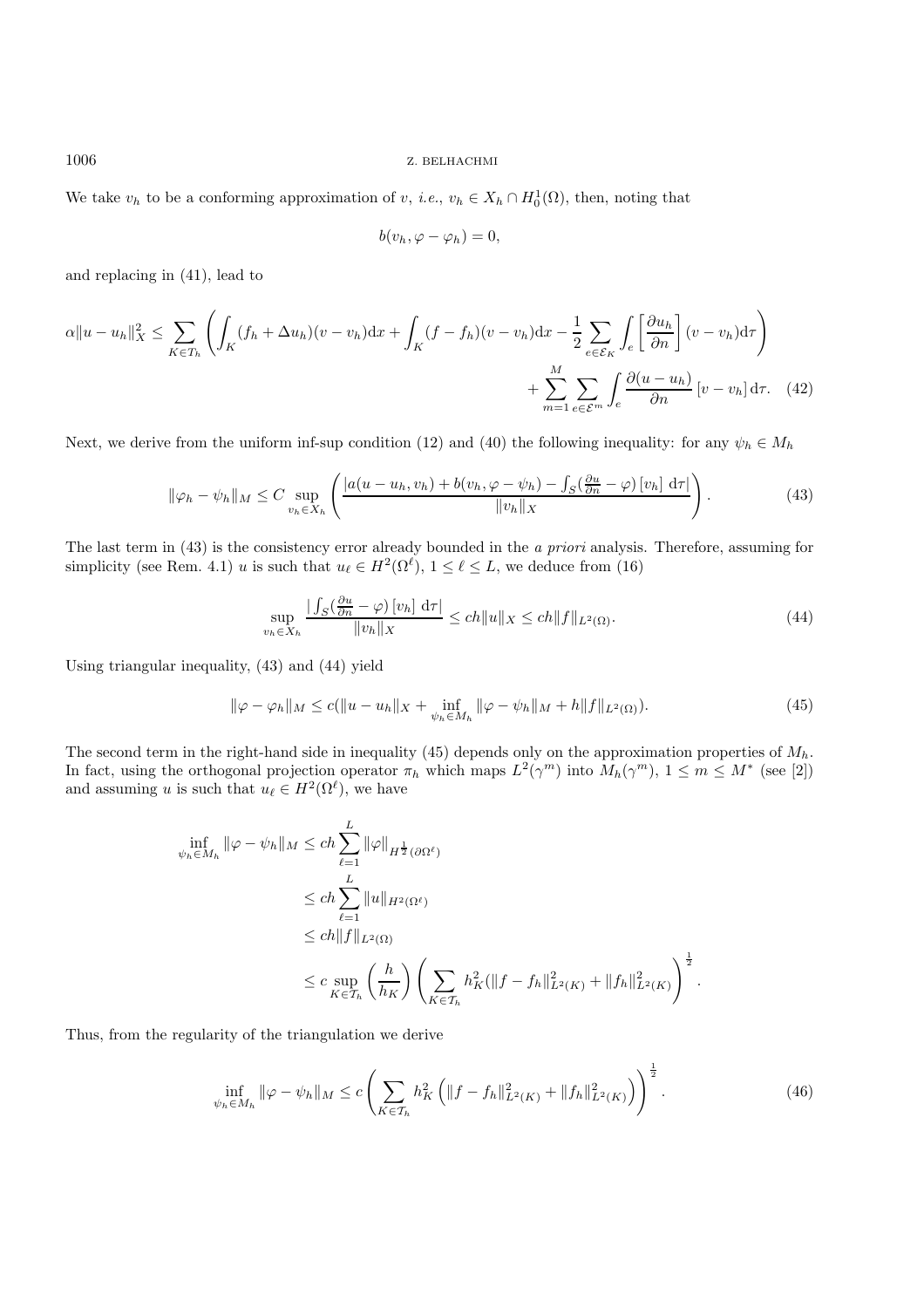We set  $E_h(f) = \left(\sum_{K \in \mathcal{T}_h} h_K^2(||f - f_h||_{L^2(K)}^2 + ||f_h||_{L^2(K)}^2)\right)^{\frac{1}{2}}$ . Next combining (45) and (41) yield

$$
||u - u_h||_X + ||\varphi - \varphi_h||_M \le C \Bigg( \sum_{K \in \mathcal{T}_h} \Bigg( ||f_h + \Delta u_h||_{L^2(K)} \frac{||v - v_h||_{L^2(K)}}{||v||_X} + ||f - f_h||_{L^2(K)} \frac{||v - v_h||_{L^2(K)}}{||v||_X} + \frac{1}{2} \sum_{e \in \mathcal{E}_K} \left( \left\| \frac{\partial u_h}{\partial n} \right\| \right\|_{L^2(e)} \frac{||v - v_h||_{L^2(e)}}{||v||_X} \Bigg) + \left| \sum_{m=1}^M \sum_{e \in \mathcal{E}^m} \int_e \frac{\partial (u - u_h)}{\partial n} [u_h] d\tau \right|^{\frac{1}{2}} + E_h(f) \Bigg). \tag{47}
$$

**Remark 4.1.** If u is such that  $u_\ell \in H^{s_\ell}(\Omega^\ell)$ ,  $1 < s_\ell \leq 2$ ,  $1 \leq \ell \leq L$ , the only modification we need is to multiply  $E_h(f)$  by the factor sup<sub>1≤ $\ell \leq L$ </sub> h<sup>-s<sub> $\ell$ </sub>. Note that the perturbation term  $E_h(f)$  is negligible for smooth</sup> data.

To evaluate the ratios in the first three terms we resort to the construction of a similar operator  $R_h$  as in Proposition 3.3, except that now  $R_h$  is defined on X.

**Proposition 4.2.** *There exists an operator*  $R_h$  *from* X *to*  $\tilde{X}_h$  *and a constant c independent of h such that the following estimate holds for all* v *in* X*:*

$$
\sum_{K \in \mathcal{T}_h} \left( h_K^{-2} \|v - R_h v\|_{L^2(K)}^2 + \sum_{e \in \mathcal{E}_K} h_e^{-1} \|v - R_h v\|_{L^2(e)}^2 \right) \le c \|v\|_X^2.
$$
\n(48)

Combining Proposition 4.2 and Proposition 3.4, and estimate (46) we can states the following theorem

**Theorem 4.3.** *Under Assumption A.1, for any* s,  $0 < s < \frac{1}{2}$ *, denoting*  $\lambda_{h,s}(u)$  *the constant defined by* (28)*,* there exists a constant c independent of b such that *there exists a constant* c *independent of* h *such that*

$$
||u - u_h||_X + ||\varphi - \varphi_h||_M \le c \left( \sum_{K \in \mathcal{T}_h} \left( \eta_K^2 + h_K^2 ||f - f_h||_{L^2(K)}^2 \right) + (1 + \lambda_{h,s}) \sum_{m=1}^{M^*} \sum_{e \in \mathcal{E}^m} \eta_e^2 \right)^{\frac{1}{2}}.
$$
 (49)

To bound the error indicators we note that  $u_h$ , the solution of problem (2) is also the solution of problem (3). We have thus already obtained an upper bound for  $\eta_e$ , and  $\eta_K$ .

## 4.1. **Conclusion**

The bounds obtained for the residual error estimators considered here are quasi optimal in the sense that they are almost independent of the discretization parameters. In fact, up to the terms  $h_K ||f - f_h||_{L^2(K)}$  (which are negligible for smooth data), the Hilbertian sum of the indicators is equivalent to the error on the mortar finite element for the first formulation and also to the global error (with the Lagrange multiplier) in the unconstrained formulation.

Moreover, the *a priori* analysis shows that the stabilized mortar finite element method is well adapted, from the approximation and also from the practical point of view, for using affine tetrahedral meshes in the numerical simulation of three-dimensional problems in the framework of domain decomposition.

Combining these two essential ingredients of adaptivity enables us to have an efficient tool for solving elliptic second-order partial differential equations in three dimensions.

Moreover, once the strategy of cutting up (and also gluing back) elements is fixed, the implementation of an adaptive algorithm similar to the one used in the two-dimensional case [4] will be easy thanks to the stabilized mortar method.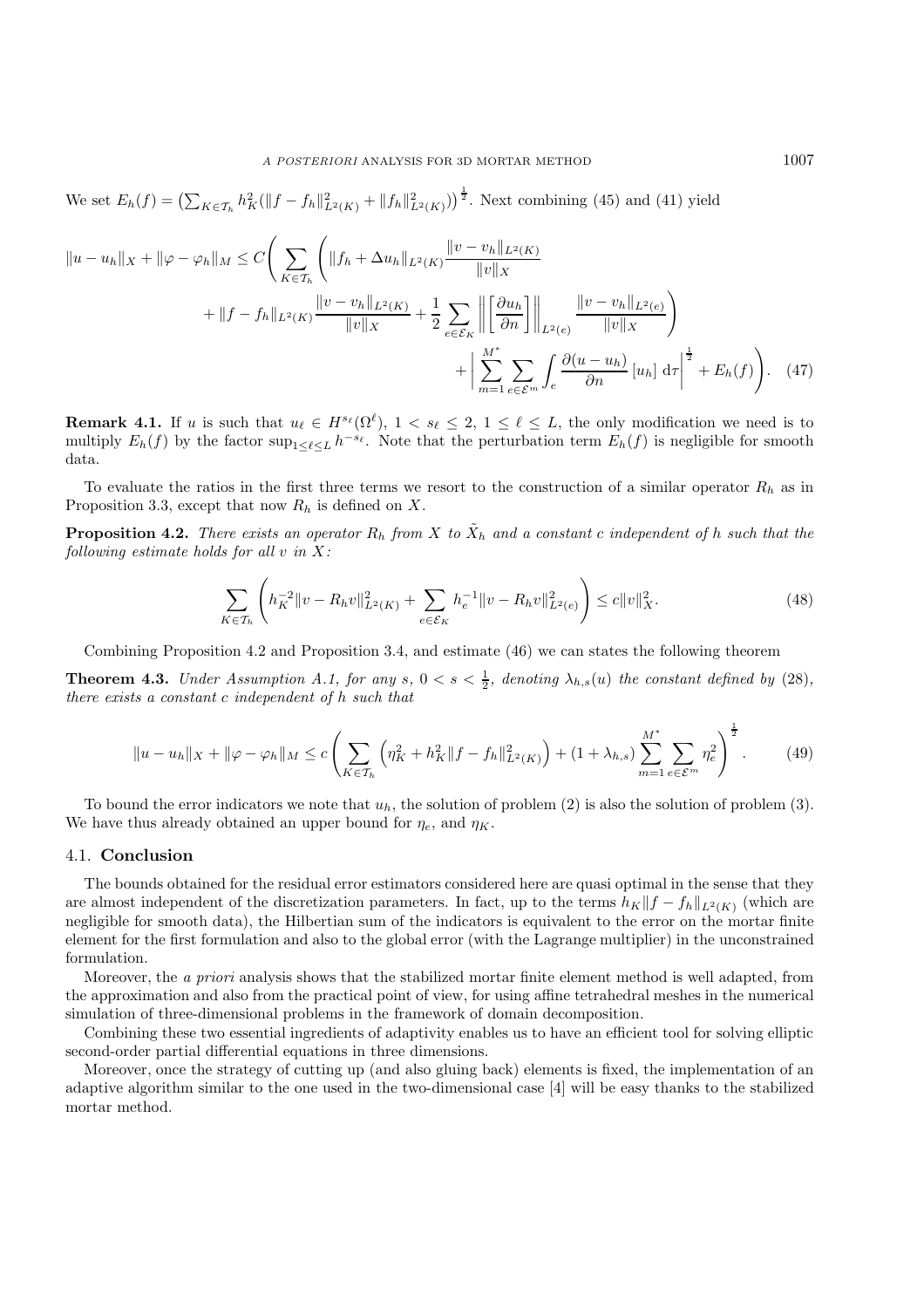# Appendix A

Relying on an argument due to M. Crouzeix (cited in [4]), we now prove the V-ellipticity of the bilinear form  $a(.,.)$  stated in Lemma 3.2.

*Proof.* We use a duality argument. Indeed, we have

$$
||v||_{L^{2}(\Omega)} = \sup_{g \in L^{2}(\Omega)} \frac{\int_{\Omega} v(x)g(x)dx}{||g||_{L^{2}(\Omega)}}.
$$
\n
$$
(50)
$$

For any  $g \in L^2(\Omega)$ , we consider the following homogeneous Dirichlet problem

$$
\begin{cases}\n-\Delta \varphi = g, & \text{on } \Omega, \\
\varphi = 0, & \text{on } \partial \Omega.\n\end{cases}
$$

The regularity properties of the Laplace operator on a polyhedron yield the existence of a real number  $s > \frac{1}{2}$ <br>such that a belongs to  $H^{s+1}(\Omega)$  and satisfies such that  $\varphi$  belongs to  $H^{s+1}(\Omega)$  and satisfies

$$
\|\varphi\|_{H^{s+1}(\Omega)} \le c \|g\|_{L^2(\Omega)}.
$$
\n
$$
(51)
$$

We have

$$
\int_{\Omega} v(x)g(x) dx = -\sum_{\ell=1}^{L} \int_{\Omega^{\ell}} v(x) \Delta \varphi(x) dx.
$$

By integration by parts we obtain

$$
\int_{\Omega} v(x)g(x) dx = \sum_{\ell=1}^{L} \int_{\Omega^{\ell}} \mathbf{grad}v(x) \cdot \mathbf{grad}\varphi(x) dx - \sum_{m=1}^{M^*} \sum_{e \in \mathcal{E}^m} \int_{e} [v] \frac{\partial \varphi}{\partial n} d\tau.
$$
 (52)

The first term in the right-hand side is easily bounded

$$
\left| \int_{\Omega^{\ell}} \mathbf{grad} v(x) \cdot \mathbf{grad} \varphi(x) dx \right| \leq |v|_{H^1(\Omega^{\ell})} |\varphi|_{H^1(\Omega^{\ell})}. \tag{53}
$$

To handle the second term, we fix a mortar  $\gamma^m$ ,  $1 \leq m \leq M^*$ , and consider a face  $e \in \mathcal{E}^m$  which is shared by two sub-domains  $\Omega^{\ell}$  and  $\Omega^{\ell'}$ . It follows from the definition of V and Assumption A.1 that  $v_{|\Omega^{\ell}}$  and  $v_{|\Omega^{\ell'}}$ <br>have an equal mean value on e, that we denote by  $\bar{v}$ . Note that in general e is not the w have an equal mean value on e, that we denote by  $\bar{v}_e$ . Note that, in general, e is not the whole face of the two sub-domains. We therefore assume that e is a whole face of  $\Omega^{\ell}$  and only a part of the corresponding face of  $\Omega^{\ell'}$ .<br>With obvious notation we have With obvious notation we have

$$
\int_{e} [v] \frac{\partial \varphi}{\partial n} d\tau = \int_{e^{-}} (v_{\ell} - \bar{v}_{e}) \frac{\partial \varphi}{\partial n^{-}} d\tau + \int_{e^{+}} (v_{\ell'} - \bar{v}_{e}) \frac{\partial \varphi}{\partial n^{+}} d\tau.
$$

By going separately to the reference sub-domains  $\hat{\Omega}$  and  $\hat{\Omega}'$ , and denoting (indifferently) by  $\hat{e}$  the image of  $e^{-\langle \hat{\Omega} \rangle}$  and  $\hat{\Omega}'$  and  $\hat{\Omega}'$  and  $\hat{\Omega}'$  and  $\hat{\Omega}'$  into  $\hat{\Omega}'$  into  $\hat{\Omega}'$ , we defin (resp.  $e^+$ ) by the piecewise affine transformation which maps  $\Omega^{\ell}$  into  $\hat{\Omega}$  (resp.  $\Omega^{\ell'}$  into  $\hat{\Omega}'$ ), we derive

$$
\left| \int_{e^-} (v_\ell - \bar{v}_e) \frac{\partial \varphi}{\partial n^-} \, d\tau \right| \leq c |e| h_{\hat{\Omega}}^{-1} ||\hat{v}_{|\hat{\Omega}} - \bar{v}_e ||_{L^2(\hat{e})} || \mathbf{grad}\hat{\varphi}_{|\hat{\Omega}} ||_{L^2(\hat{e})},
$$

and

$$
\left|\int_{e^+} \left(v_{\ell'} - \bar{v}_e\right) \frac{\partial \varphi}{\partial n^+} \mathrm{d} \tau\right| \leq c|\gamma^m |h_{\hat{\Omega}'}^{-1}||\hat{v}_{|\hat{\Omega}'} - \bar{v}_e||_{L^2(\hat{e})} \|\mathbf{grad}\hat{\varphi}_{|\hat{\Omega}'}||_{L^2(\hat{e})}.
$$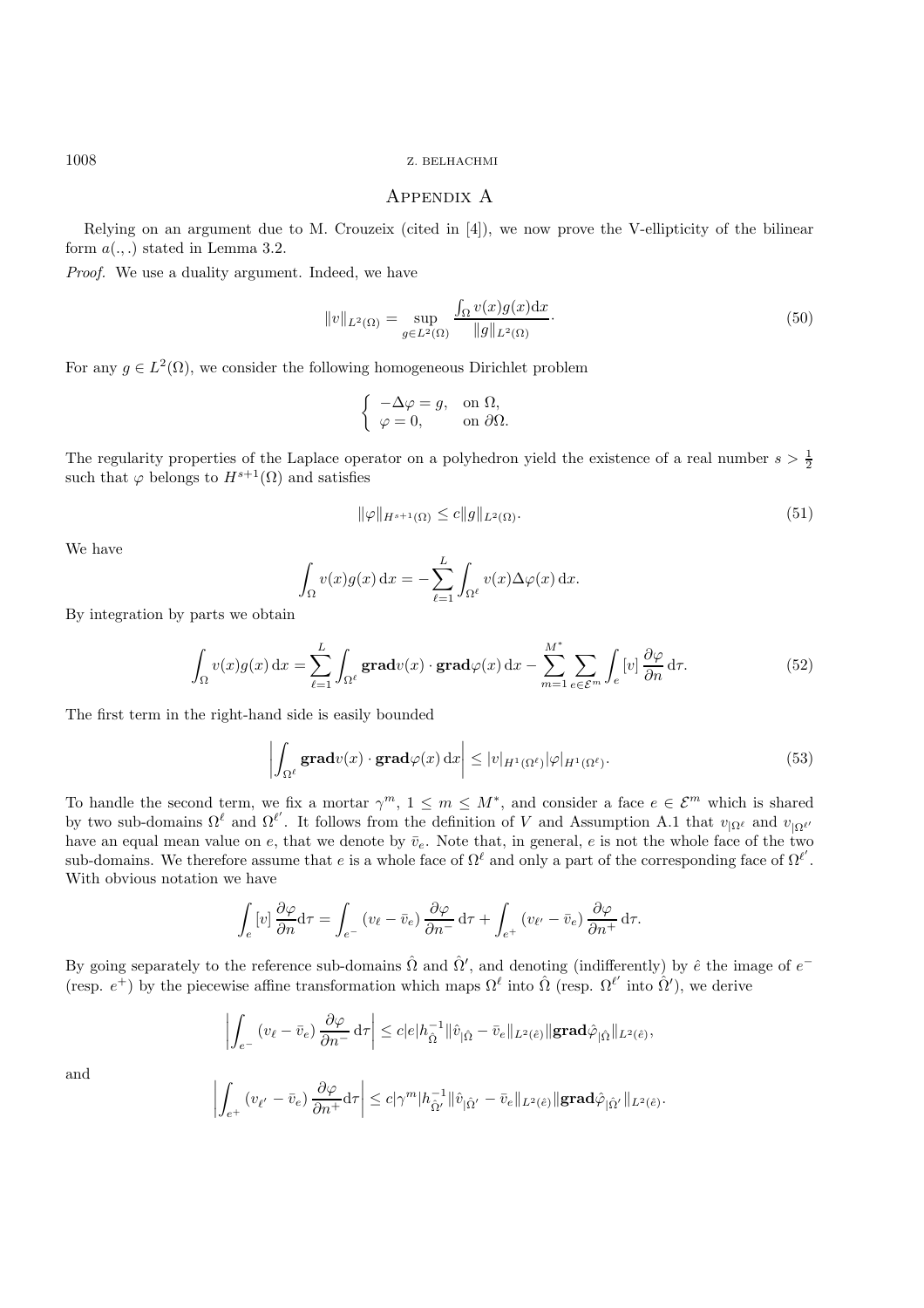The equivalence of norms in finite-dimensional spaces and an easy consequence of the Bramble–Hilbert lemma yield

$$
\|\hat{v}_{|\hat{\Omega}} - \bar{v}_e\|_{L^2(\hat{e})} \leq \hat{c}|\hat{v}|_{H^1(\hat{\Omega})}, \quad \|\mathbf{grad}\hat{\varphi}_{|\hat{\Omega}}\|_{L^2(\hat{e})} \leq \hat{c} \|\mathbf{grad}\hat{\varphi}_{|\hat{\Omega}}\|_{H^s(\hat{\Omega})},
$$

and

$$
\|\hat{v}_{|\hat{\Omega}'}-\bar{v}_e\|_{L^2(\hat{e})}\leq \hat{c}|\hat{v}|_{H^1(\hat{\Omega}')} ,\quad \|\mathbf{grad}\hat{\varphi}_{|\hat{\Omega}'}\|_{L^2(\hat{e})}\leq \hat{c}\|\mathbf{grad}\hat{\varphi}_{|\hat{\Omega}'}\|_{H^s(\hat{\Omega}')}.
$$

Going back to the sub-domains  $\Omega^{\ell}$  and  $\Omega^{\ell'}$ , we get

$$
\left|\int_{e^-} (v_\ell - \bar{v}_e) \frac{\partial \varphi}{\partial n^{-}} d\tau\right| \leq c|e|h_{\Omega^{\ell}}^{-1} |\Omega^{\ell}|^{-\frac{1}{2}} h_{\Omega^{\ell}} |v|_{H^1(\Omega^{\ell})} |\Omega^{\ell}|^{-\frac{1}{2}} h_{\Omega^{\ell}}| |\mathbf{grad}\varphi|_{\Omega^{\ell}}||_{H^s(\Omega^{\ell})},
$$

and

$$
\left|\int_{e^+} \left(v_{\ell'}-\bar v_e\right)\frac{\partial \varphi}{\partial n^+} \mathrm{d} \tau\right| \leq c|\gamma^m |h_{\Omega^{\ell'}}^{-1}|\Omega^{\ell'}|^{-\frac{1}{2}} h_{\Omega^{\ell'}} |v|_{H^1(\Omega^{\ell'})} |\Omega^{\ell'}|^{-\frac{1}{2}} h_{\Omega^{\ell'}} \|\mathbf{grad}\varphi_{|\Omega^{\ell'}}\|_{H^s(\Omega^{\ell'})},
$$

whence

$$
\int_{e} [v] \frac{\partial \varphi}{\partial n} d\tau \leq c \sum_{i=\ell,\ell'} |v|_{H^{1}(\Omega^{i})} ||\varphi||_{H^{s+1}(\Omega^{i})}.
$$
\n(54)

Since each sub-domain appears a finite number of times, the desired inequality follows by inserting (51–54) into  $(50)$ 

# Appendix B

Here, we give the proof of Proposition 3.3. More precisely, to construct an operator  $R_h$  from V into  $\tilde{X}_h$ which satisfies

$$
\sum_{K \in \mathcal{T}_h} \left( h_K^{-2} \|v - R_h v\|_{L^2(K)}^2 + \sum_{e \in \mathcal{E}_K} h_e^{-1} \|v - R_h v\|_{L^2(e)}^2 \right) \le c \|v\|_X^2.
$$
\n(55)

We first recall [12] the existence of an operator  $R^\ell$  from the space of functions of  $H^1(\Omega^\ell)$  vanishing on  $\partial\Omega \cap \partial\Omega^\ell$ into  $Y_h^{\ell}$  such that, for such a function  $v$ ,

- the value of  $R^{\ell}v$  at a corner **a** of an element K in  $\mathcal{T}_{h}^{\ell}$  that does not belong to  $\partial\Omega$  is equal to the mean value of v on the union  $\Delta_{\mathbf{a}}^{\circ}$  of all elements in  $\mathcal{T}_{h}^{\ell}$  that contain **a**, the following estimates hold for all K in  $\mathcal{T}_{h}^{\ell}$  and all e in  $\mathcal{S}_{\Sigma}$ .
- the following estimates hold for all K in  $\mathcal{T}_h^{\ell}$  and all  $e$  in  $\mathcal{E}_K$ ,

$$
||v - R^{\ell}v||_{L^{2}(K)} \le ch_K ||v||_{H^{1}(\Delta_{K}^{\ell})}, \quad ||v - R^{\ell}v||_{L^{2}(e)} \le ch_{\epsilon}^{\frac{1}{2}} ||v||_{H^{1}(\Delta_{e}^{\ell})},
$$
\n(56)

where  $\Delta_K^{\ell}$ , resp.  $\Delta_{\epsilon}^{\ell}$ , stands for the union of the  $\Delta_{\mathbf{a}}^{\ell}$  such that **a** is a corner of K, resp. an endpoint of a Moreover  $R^{\ell}$  is continuous from  $H^1(\Lambda^{\ell})$  into  $H^1(K)$  with its norm bounded in of e. Moreover,  $R^{\ell}$  is continuous from  $H^1(\Delta_K^{\ell})$  into  $H^1(K)$  with its norm bounded independently of h.<br>The next estimate follows by a simple interpolation argument: for  $0 \leq s \leq 1$ The next estimate follows by a simple interpolation argument: for  $0 < s < 1$ ,

$$
||v - R^{\ell}v||_{H^{s}(K)} \le ch_K^{1-s}||v||_{H^1(\Delta_K^{\ell})}.
$$
\n(57)

Following the argument of [4, Prop. 3.2] we built  $R_h$  in several steps. More precisely we will define  $R_h$  =  $R_h^1 + R_h^2 + R_h^3 + R_h^4$ . The operators  $R_h^j$ ,  $j \neq 3$ , are defined as in the two-dimensional case while  $R_h^3$  is build as in the proof of Theorem 2.6 in the proof of Theorem 2.6.

1) The operator  $R_h^1$  is defined by

$$
(R_h^1 v)_{|\Omega^\ell} = R^\ell v, \quad 1 \le \ell \le L.
$$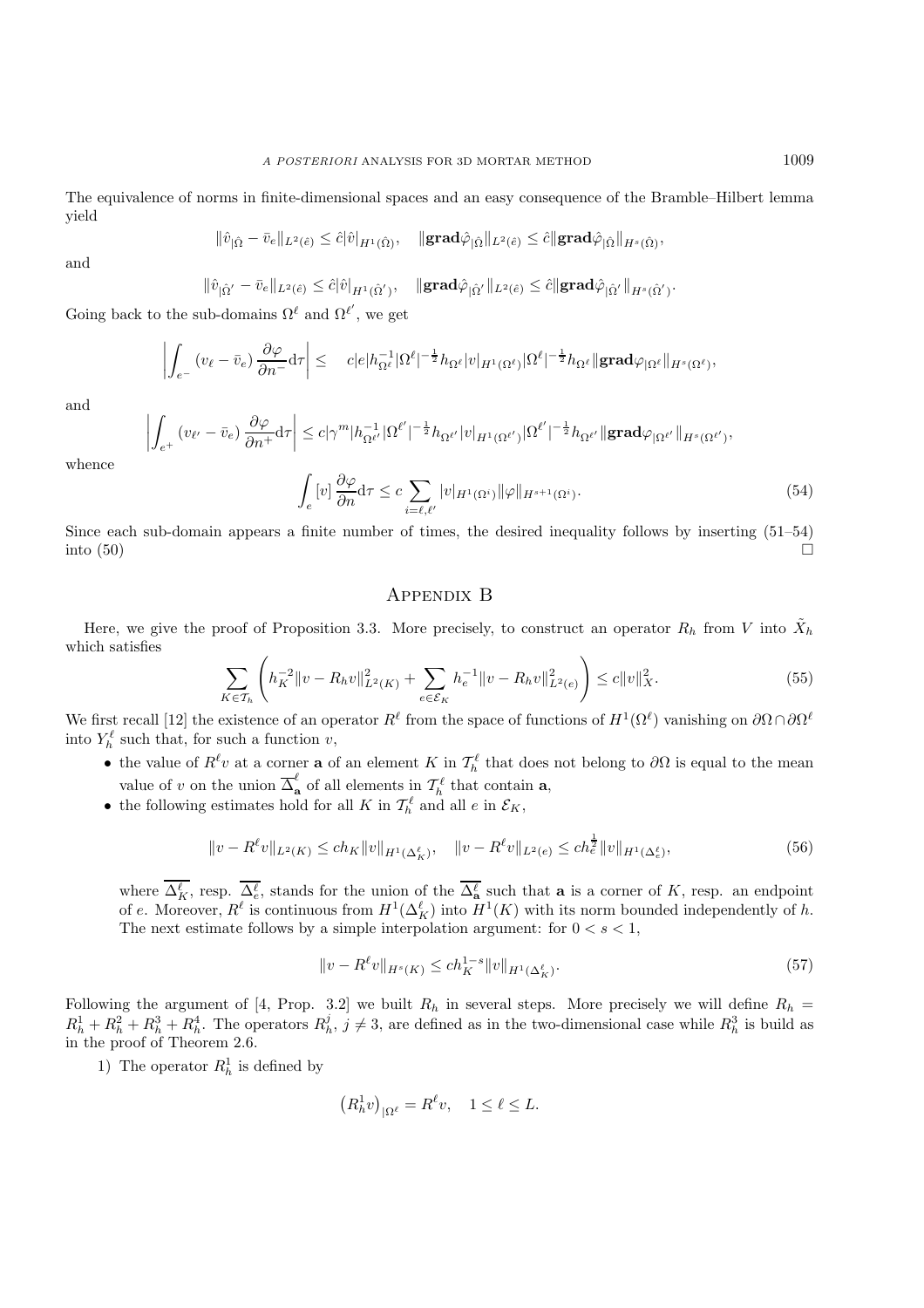Multiplying the first estimate in (56) by  $h_K^{-1}$  and summing its square on all K in  $\mathcal{T}_h$  yields the first part of the state of (55) for  $R^1$ . Note that the tetrahedra contained in  $\Delta^{\ell}$ , appear at most a finite n of (55) for  $R_h^1$ . Note that the tetrahedra contained in  $\Delta_K^{\ell}$  appear at most a finite number of times in<br>the sum, and this number is bounded as a function of the resultative of  $\mathcal{T}^{\ell}$ . The second part is bandle the sum, and this number is bounded as a function of the regularity of  $\mathcal{T}_h^{\ell}$ . The second part is handled<br>in a similar way in a similar way.

2) – We denote by  $\tilde{\nu}^{\ell}$  the set of the corners of elements in  $\mathcal{T}_h^{\ell}$  that belong to S and that are also corners of tetrahedra in  $\mathcal{T}_h^{\ell'}$ ,  $\ell' \neq \ell$ . Each **a** in  $\tilde{\nu}^{\ell}$  belongs to several  $\overline{\Omega}^{\ell'}$  and we denote by  $\ell(a)$  the largest such  $\ell$ . Let  $\alpha$ , be the Lagrange function associated with a we set such  $\ell$ . Let  $\varphi_a$  be the Lagrange function associated with **a**, we set

$$
\left(\tilde{R}_h^2 v\right)_{|\Omega^\ell} = \sum_{\mathbf{a}\in\tilde{\nu}^\ell} \left( R^{\ell(a)} v(\mathbf{a}) - R^\ell v(\mathbf{a}) \right) \varphi_{\mathbf{a}|\Omega^\ell}, \quad 1 \le \ell \le L.
$$

The estimates for  $\tilde{R}^2_h$  result from the same lines as in the two-dimensional case with obvious modifications modifications.

– To each  $\Omega^{\ell}$ , we associate the set  $\nu^{\ell}$  of its corners which are inside a mortar  $\gamma^{m}$ , and we take

$$
\left(R_h^2 v\right)_{|\Omega^\ell} = \sum_{\mathbf{a}\in\nu^\ell} \left[R_h^1 v + \tilde{R}_h^2 v\right](\mathbf{a})\varphi_{\mathbf{a}|\Omega^\ell}, \quad 1 \le \ell \le L.
$$

Note that if  $\Omega^{\ell}$  coincides with  $\Omega^{\ell_i(m)}$ , the jump  $\left[ R_h^1 v + \tilde{R}_h^2 v \right]$  $\bigg]$  (a) means

$$
\left(R^1_h v + \tilde R^2_h v\right)_{|\Omega^{\ell(m)}} - \left(R^1_h v + \tilde R^2_h v\right)_{|\Omega^{\ell_i(m)}}.
$$

Following [4, Lem 2.3], we derive the estimate (55) for  $R_h^1 + R_h^2$ .<br>r each fixed mortar  $\alpha^m$ ,  $1 \le m \le M^*$ , we denote by  $\Omega_{h_1}^{\ell}$ ,  $\Omega_{h_1}^{\ell}$ ,  $1 \le m$ 

3) For each fixed mortar  $\gamma^m$ ,  $1 \le m \le M^*$ , we denote by  $\Omega^{\ell}$ ,  $\Omega^{\ell_i}$ ,  $1 \le i \le p(m)$ , the sub-domains sharing this mortar. We define an operator  $R^3$  such that this mortar. We define an operator  $R_h^3$  such that,<br> $\overline{R}_h^3$  is a simple face (of O

– if the master side of  $\gamma^m$  is a single face (of  $\Omega^{\ell}$ ), then

$$
(R_h^3 v)_{|\Omega^{\ell_i}} = \sum_{T \in \mathcal{T}_h^{\Gamma_{\ell_i,\ell}}} \left( \int_T (v_\ell - v_{\ell_i}) \, \mathrm{d}\tau \right) \varphi_T^m, \quad 1 \le i \le p(m);
$$

**–** otherwise

$$
(R_h^3 v)_{|\Omega^\ell} = \sum_{i=1}^{p(m)} \left( \int_T (v_{\ell_i} - v_\ell) \, d\tau \right) \varphi_T^m,
$$

where we have set  $v_k = v_{\vert \Omega^k}$ . We denote by  $\Delta^{\ell_i(m)}$ ,  $1 \leq i \leq p(m)$ , and  $\Delta^{\ell(m)}$  the union of elements K<br>sharing the same morter  $\alpha^m$ . We set  $v = (P_1^1 + P_2^2)v$  in the definition of  $P_2^3$ . Easy computations (see sharing the same mortar  $\gamma^m$ . We set  $v = (R_h^1 + R_h^2)v$  in the definition of  $R_h^3$ . Easy computations (see<br>the treatment of the approximation error in Sect. 2.4) yield the treatment of the approximation error in Sect. 2.4) yield

$$
\sum_{K \in \Delta^{\ell_i(m)}} h_K^{-2} \|R_h^3 v\|_{L^2(K)}^2 \le c \left( \|R_h^1 v + R_h^2 v\|_{H^1(\Delta^{\ell_i(m)})}^2 + \|R_h^1 v + R_h^2 v\|_{H^1(\Delta^{\ell(m)})}^2 \right).
$$

The analogous estimate for the sum on the faces also holds thanks to the trace theorem [13, Lem. 3.2]

$$
\|\varphi\|_{L^2(T)} \le c \left( h_T^{-\frac{1}{2}} \|\varphi\|_{L^2(K)} + h_T^{\frac{1}{2}} \|\varphi\|_{H^1(K)} \right). \tag{58}
$$

4) For each m, the intersection of  $\gamma^m$  and  $\partial \Omega^{\ell_i(m)}$ ,  $1 \leq i \leq p(m)$ , has a finite number, say  $n(i)$ , of open connected components, which we denote  $\gamma_{ij}^m$ ,  $1 \leq j \leq n(i)$ . Let  $\Delta_j^{\ell_i(m)}$  denote the set of tetrahedra